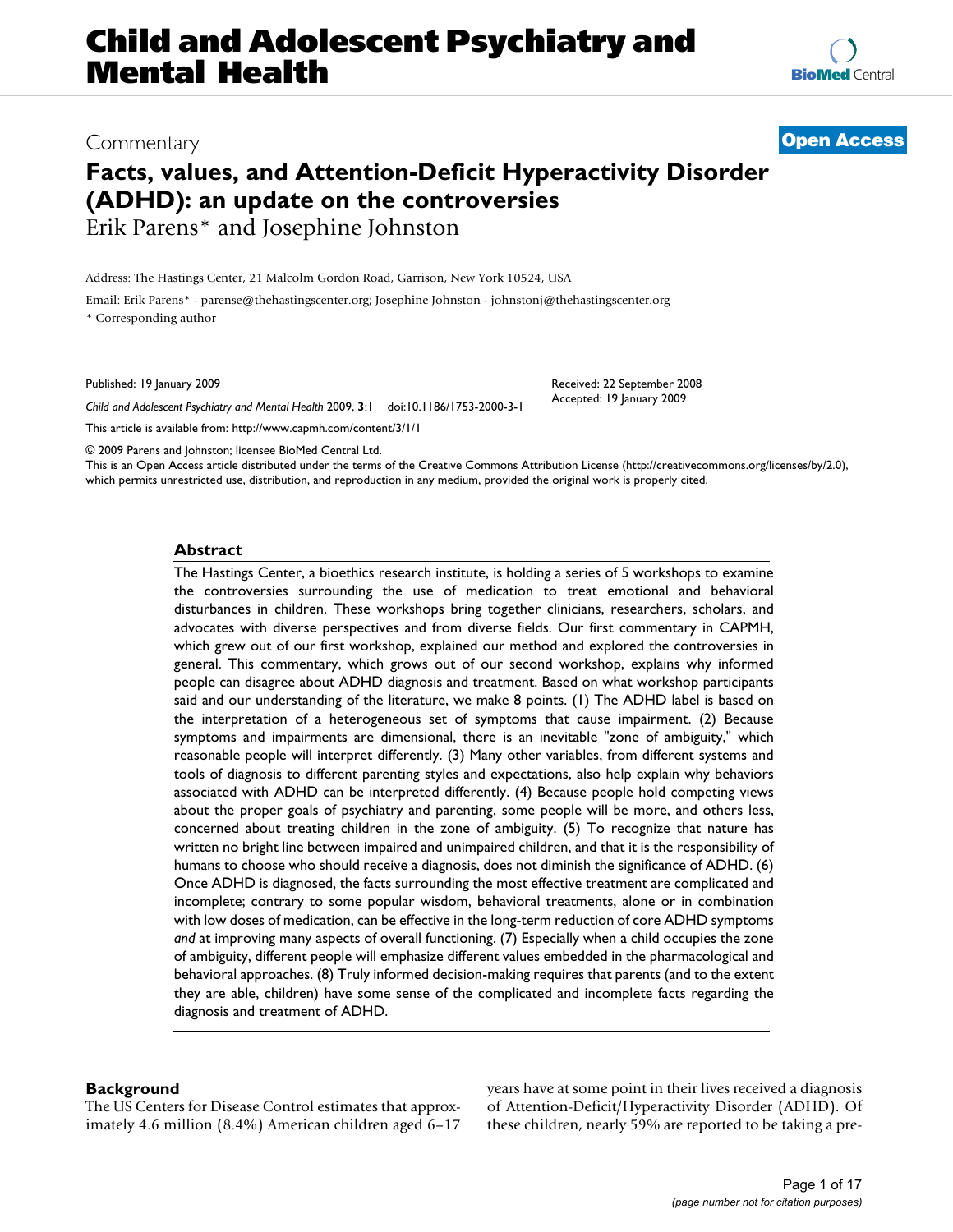scription medication [1]. Rates of stimulant use have been growing fast in both the US and Europe [2-4]. Indeed, in the last 10 years, Germany has seen a 47-fold increase [5]. But per capita stimulant consumption remains greater in the US than in all of Europe. According to the International Narcotics Control board [6], "The per capita consumption of methylphenidate in the US between 2003 and 2005 was approximately six times greater than that of Australia, eight times greater than that of Spain, and 18 times greater than that of Chile" [7].

Not just school-age children are being treated with stimulants. Stimulant use among preschool children is also greater in the US than elsewhere: 0.44% of preschoolers in the US are prescribed stimulants, compared with 0.05% of preschoolers in the Netherlands, 0.02% of preschoolers in Germany, and 0% of preschoolers in the UK [8].

The duration of treatment and complexity of the treatment regimen is also growing. Before 2000, most children treated for ADHD received short-acting drugs, during school, for 1 or 2 years. Today many receive long-acting drugs while in – and out – of school and the prevailing recommendation from ADHD experts is to start medication early and to continue as long as medication is needed. This suggests that, if they adhere to their regimens, many American children diagnosed with ADHD will receive far higher lifetime doses than similar children in the past [9]. Even outside the US, a study of Dutch youths showed that between 1995 and 1999, duration of exposure to stimulants increased [10]. In addition, children are more likely than in the past to have more than one diagnosis and therefore to be taking multiple medications simultaneously [11].

Even without any further increase in the rate of stimulant use (data from a federal survey suggest it may be leveling off [12], whereas Health Management Organization population-based data show a slight but continuing increase [4]) current usage rates raise a range of questions concerning how we conceive of what we call ADHD in the US and what are the most effective and appropriate ways to respond to children who receive that diagnosis. Some of these questions can be answered by more research and better facts. Other questions turn on values. Some are peculiar to the diagnosis and treatment of ADHD, but most are questions that also arise in the diagnosis and treatment of other behavioral and emotional disturbances for which ADHD is a valuable case study [13].

## **The ADHD label refers to a heterogeneous set of phenomena**

Some manifestations of the behaviors that today we call symptoms of ADHD (inattention, hyperactivity, and impulsivity) have been recognized as problematic for the last 100 years – and, arguably, for much longer. Generally, children are brought to their physicians because parents or teachers are concerned that the child's behavior is preventing him or her from functioning normally at home, in school, or in other settings. In the majority of cases, teachers are the first to suggest that a child might have ADHD [14]. Initial assessments are often carried out by school psychologists or clinical psychologists before a referral is made to a physician. Workshop participant and educational psychologist Roy Martin noted: "In the vast majority of cases, that physician is a pediatrician. In my experience only 5 to 10% of cases result in a specialized referral to a psychiatrist." Because physicians do not observe the child's behavior in school or at home, they must rely heavily on parents' and teachers' reports. According to Martin, "Physicians are under pressure to try to help, and therefore tend to respond to the felt needs of parents and teachers." That response often takes the form of a diagnosis, which physicians base on their training, clinical judgment, and experience, as well as on diagnostic tools and guidelines, such as those in the American Psychiatric Association's Diagnostic and Statistical Manual (DSM).

According to the fourth edition of DSM "the essential feature of Attention-Deficit/Hyperactivity Disorder is a persistent pattern of inattention and/or hyperactivityimpulsivity that is more frequent and severe than is typically observed in individuals at a comparable level of development" [15]. Currently, to receive the diagnosis, children must, before the age of 7, exhibit at least 6 core symptoms and these symptoms must cause some impairment in at least 2 settings (such as home and school), although severe impairment in one setting can suffice [16].

DSM IV lists 18 core symptoms of ADHD, which are divided into 2 major behavioral domains: (1) inattention and (2) impulsivity-hyperactivity. Among the 9 symptoms of inattention are: often makes careless mistakes, often has difficulty sustaining attention in play or other activities, and often does not seem to listen when spoken to directly. Among the 9 symptoms of hyperactivityimpulsivity are: often fidgets or squirms, often can not stay seated, blurts out, and is impatient.

To bring conceptual order to this heterogeneous set of behaviors, clinicians in the US currently distinguish among 3 subtypes of ADHD: Predominantly Inattentive Type, Predominantly Hyperactive-Impulsive Type, and Combined Type. ADHD Not Otherwise Specified (ADHD NOS) is a fourth category, and includes children who exhibit fewer symptoms of inattention or hyperactivityimpulsivity than children who meet the criteria for one of the other 3 subtypes, but are nevertheless significantly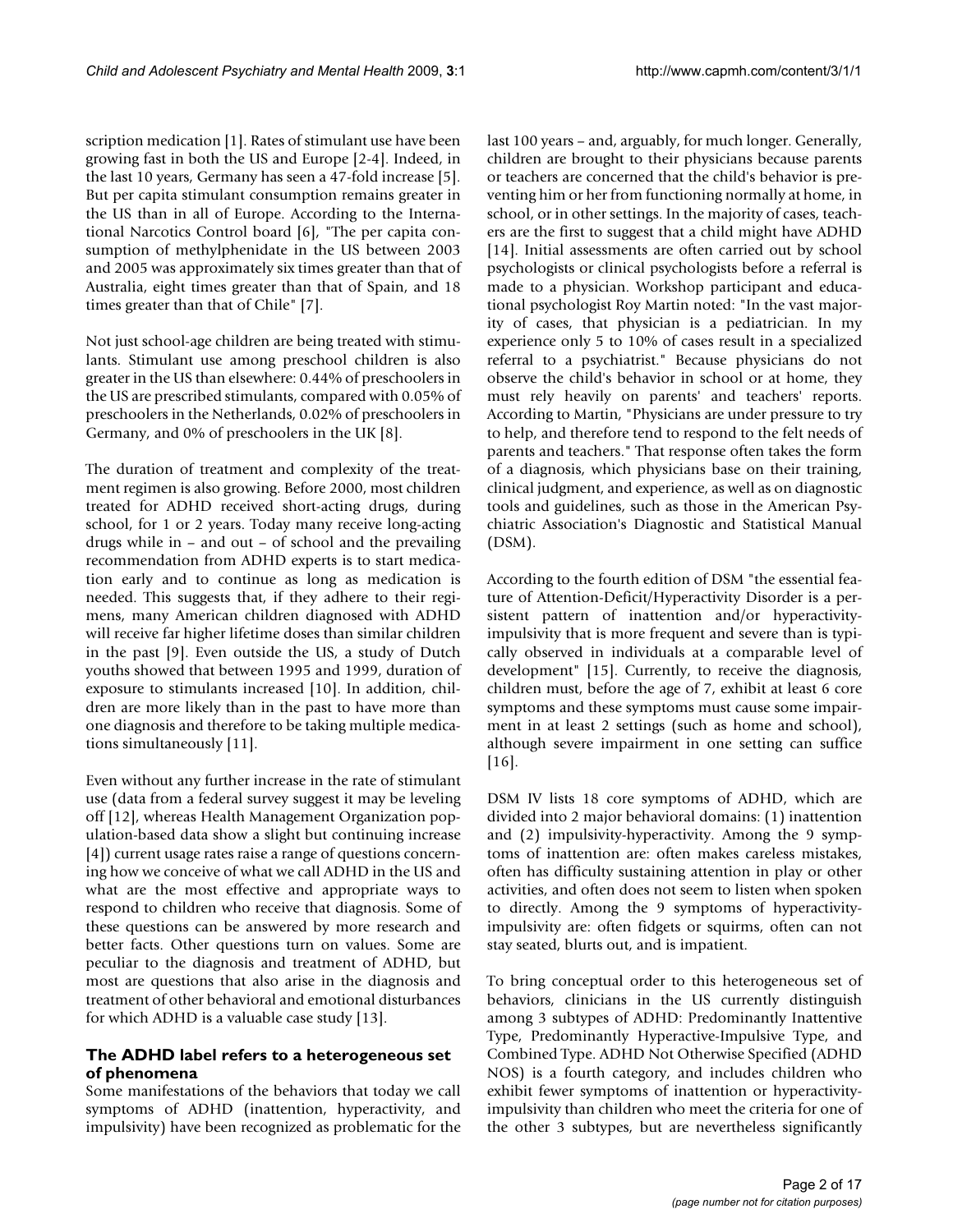impaired as a result of their symptoms. (More recently, the usefulness of the conceptual order brought by the subtypes model has been questioned [17].)

Findings from genetics and neurobiology have shed some light on the genetic and neurological correlates of the behaviors associated with ADHD [18,19]. For example, as psychiatrist and workshop participant Laurence Greenhill pointed out, researchers recently reported that a gene variant, which codes for a dopamine receptor (the DRD4 7 repeat allele) and was formerly thought to be a genetic marker for ADHD, is also associated with thinning of the cortex in regions associated with attention control [20]. These same researchers also found that among children with ADHD, those with the DRD4 7-repeat allele eventually became more similar to normal subjects than did ADHD children with a different genetic variant. (Brain scanning research has also suggested that the brains of some children with ADHD eventually "catch-up" with the brains of unaffected children [21].) Findings such as the one involving DRD4 may one day help clinicians to identify a class of children with ADHD who are likely, over time, to outgrow their dysfunctional behaviors. But that day has not yet come [19]. We simply do not yet have a genetic test or a brain scan to diagnose ADHD, much less its subtypes.

For one thing, geneticists today are grappling with the fact that, in general, single gene variants by themselves are less helpful in explaining the emergence of complex phenotypes than was once hoped [22,23]. Moreover, neurobiologists are grappling with the fact that variations in single neural circuits are less helpful by themselves in explaining the emergence of complex phenotypes than was once hoped [23]. Indeed, there is increasing agreement that, to understand the etiology of phenotypes as complex as ADHD, it will be necessary to investigate myriad genes, multiple neural circuits, and myriad environmental variables, all interacting over time [24]. This phenomenological and etiological heterogeneity begins to explain some of the disagreement within – and beyond – psychiatry about where the threshold lies between children who should and should not receive the diagnosis.

## **The fact that symptoms are dimensional creates a zone of ambiguity and helps to explain disagreements about diagnosis**

The creators of the DSM system of diagnosis had several aims. They wanted to develop an algorithm that could quickly and reliably identify individuals who needed help. Such a neatly laid-out system would facilitate getting reimbursement to deliver services. And the careful description of symptoms was intended to help physicians and researchers in different places feel confident that they were indeed studying the same disease entity [15].

While the DSM system achieves those aims, it also entails significant difficulties. First, a single diagnostic label – ADHD – is used to name children who have different collections and levels of symptoms and who suffer different levels of overall impairment. Moreover, as workshop participant and child psychiatrist Gabrielle Carlson suggested, like many conditions, ADHD is expressed differently in different children and it differs in severity from mild, to moderate, to severe (some children with severe ADHD require hospitalization).

Because ADHD does not have a single, simply identifiable form, diagnosing it requires an observer's interpretation. While many physicians will agree that one particular child warrants an ADHD diagnosis and another child does not, many children will occupy what we will call a "zone of ambiguity." Physicians, teachers, and parents may well disagree about whether children in the zone of ambiguity exhibit the symptoms and suffer severe-enough impairment from those symptoms to warrant the ADHD diagnosis. Increases in the rates of ADHD diagnoses and the use of stimulant treatment have fueled the concern that too many children in the zone of ambiguity are today given an ADHD diagnosis rather than considered simply "different" or "spirited," and that drugs are too often the treatment of choice for these children.

The Introduction to DSM IV addresses some of this difficulty by acknowledging that many psychiatric diagnoses give labels to phenomena that are *dimensional*, not *categorical*. Children with and without ADHD do not occupy cleanly separate categories; rather, they occupy different places on one or more dimensions (or continua or spectra) of behavior. Bright lines do not separate children whose attention, impulsivity, or activity levels are normal from those whose are not (as with many disorders, including hypertension and hypercholesterolemia). All children lie somewhere on these behavior spectra and many will fall in the zone of ambiguity. Despite the reminder in its Introduction that psychiatric disturbances are dimensional, DSM is a categorical system. Because DSM is so important for diagnosis and reimbursement, users often adopt its language and categories without recalling its limitations.

According to several workshop members, yet another problem is that, even though DSM explicitly states that diagnoses should only be made if symptoms cause "clinically significant impairment in social, academic, or occupational functioning," clinicians sometimes base their diagnoses on the presence of symptoms alone. In one study, researchers reduced a 16.8% ADHD prevalence rate to 6.8% by adding an impairment criterion [25]. While impairment may be inferred from the fact that parents made an appointment with a health professional, impair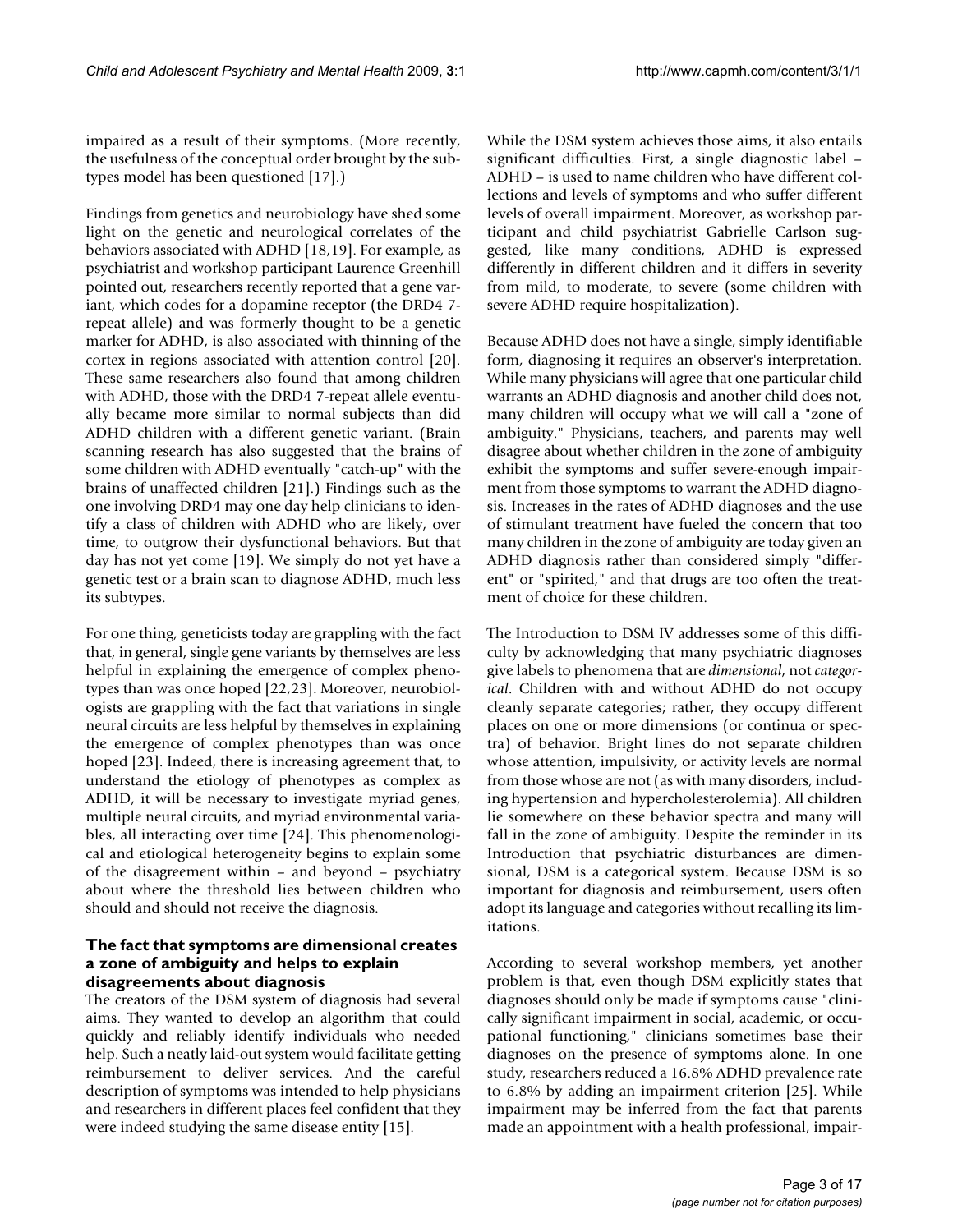ment is not always carefully established by the physician making the diagnosis. Reimbursement systems, which usually require a DSM diagnosis, can also encourage clinicians to record a diagnosis of ADHD, even when the severity criteria are not fully met, in order to justify the provision of services. A further problem of a symptombased diagnosis is that children with many symptoms but less impairment may receive treatment *and* children with fewer symptoms but greater impairment may go undiagnosed and untreated.

Our description of these complexities and the blurriness of the lines is not to suggest that ADHD is not real. The symptoms of ADHD can cause significant suffering in children, families, and schools [26-28] and significant costs to the health care system, education system, juvenile justice system, and employers through parental work loss [29]. We also do not mean to suggest that the DSM descriptions and established diagnostic systems are hopelessly imprecise. Indeed, they are clear enough that raters who are trained to use the same diagnostic system can reach similar conclusions about prevalence rates. Rather, we describe these complexities and the blurriness of the lines to urge us to remember that ADHD is not a unitary, simple thing. Like many other behavioral and emotional disturbances, ADHD is a label for heterogeneous collections of dimensional behaviors that appear to have heterogeneous causes.

To invoke a term that no fewer than three psychiatrists – Michael First, Steven Hyman, and Benedetto Vitiello – used at our first workshop, we need to avoid the "reification" of the DSM categories. These categories are abstractions we have created, not entities we have discovered in nature. Diagnostic categories can be useful tools to help us talk about childhood behavioral and emotional disturbances, but we need to remember that they are tools created by us. We – doctors, parents, teachers, and others – set the threshold between behaviors and moods in need of pharmacological or behavioral treatment and differences that should be left alone or dealt with in other ways.

One explanation for increased rates of diagnosis and stimulant use, therefore, is that we are setting ever lower diagnostic thresholds. This explanation concerned many workshop participants, including sociologist Peter Conrad and pediatrician William Carey. When they see data documenting an increase in diagnostic and treatment rates, they see a troubling decrease in societal tolerance of the behaviors and impairment associated with the ADHD diagnosis.

## **Other variables also help to explain why ADHD**

**is diagnosed at different rates in different places** We have already observed that stimulant medications are used at different rates in different countries. Specifically, they are used at higher rates in the US than in culturally similar places like Germany, the Netherlands, and the UK. (Although not perfect, there is a strong correlation between stimulant use and the ADHD diagnosis.) But even within the US there is significant variation in diagnostic and treatment rates. Beyond the phenomenological and etiological complexity and the zone of ambiguity we described earlier, why would rates of ADHD diagnosis be higher in some places than others?

### *Variations in diagnostic systems*

At least when it comes to understanding the difference between the rates at which ADHD is diagnosed in the US and Europe, it helps to notice that clinicians in those two geographical regions use closely related – but importantly different – systems of disease classification. Whereas clinicians in the US currently use the DSM IV, clinicians in Europe use the 10<sup>th</sup> edition of the World Health Organization's International Classification of Diseases (ICD 10).

ICD 10 refers to Hyperkinetic Disorder (HD), whereas DSM IV speaks of ADHD. And while DSM IV and ICD 10 use very similar lists of symptoms for ADHD and HD respectively, their approaches to diagnosis are different in some important ways. DSM IV requires a child to exhibit only 6 symptoms in 1 of 2 broad domains (inattention or hyperactivity-impulsivity), while ICD 10 requires a child to exhibit 10 symptoms, including at least 1 in each of 3 domains (inattention, hyperactivity, and impulsivity). Whereas DSM IV requires that some impairment be present in more than 1 setting (school, home, etc.), ICD 10 requires that all criteria must be met in at least 2 settings. In short, the DSM system casts a wider net than does the ICD, so that "ADHD prevalence rates based on DSM-IV are expected to be higher than those based on ICD-10" [30]. Indeed, as workshop participant and child psychiatrist Jörg Fegert noted, the DSM approach produces 3 or 4 times as many diagnoses as does the ICD approach [31].

The ICD and DSM approaches to coexisting conditions in a single child are also importantly different. Under DSM, a child can be diagnosed with ADHD *and* one or more coexisting conditions, such as an anxiety, mood, or developmental disorder. According to ICD, however, if one of those coexisting conditions is diagnosed, then HD cannot be diagnosed.

However, even in the US, where all clinicians presumably use the DSM approach, there is variation. As with other disorders, community-based ADHD prevalence rates from treatment data vary according to demographic factors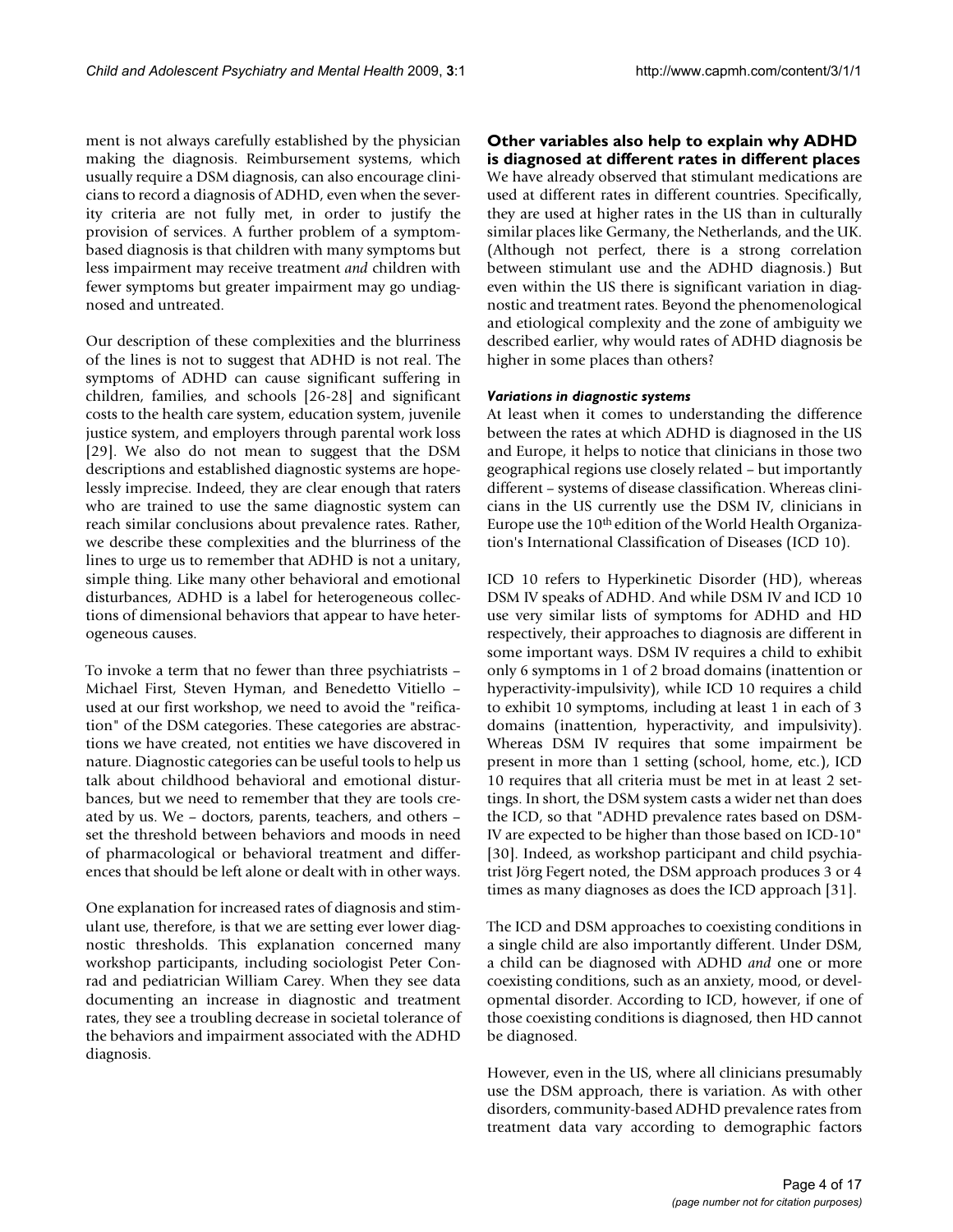such as age, gender, and race/ethnicity [32]. As workshop participant and pharmacological epidemiologist Julie Zito added, we have long noticed variation in rates of diagnosis and treatment by age and sex, with higher rates reported in children aged 10–14 compared with children aged 5–9 years, and higher rates in boys.

As with other disorders, there is also considerable regional variation. Workshop participant and child psychiatrist Regina Bussing pointed to Centers for Disease Control data showing that the heaviest use of stimulants to treat ADHD occurs in southern US states, followed by states in the upper Midwest [33,[34](#page-15-0)]. There is also variation within states, and even within counties [35]. Geographic variation in treatment patterns is not uncommon in medicine [36], and is ascribed to a number of factors, including variation in levels of access, rates of occurrence, rates of service utilization, treatment preferences, and clinical practices [37,38].

Laurence Greenhill pointed to still other variables to help explain international and regional variation in diagnosis and use of prescription medication. Clinicians in different places rely on different informants (e.g., parents alone, or parents and teachers) and use different diagnostic guidelines [39] and diagnostic tools (e.g., the ADHD Rating Scale-IV vs. the SNAP IV). Some geographic areas have virtually no child psychiatrists, which means that primary care physicians make almost all the ADHD diagnoses. Physician specialty can affect diagnostic rates because primary care physicians are thought to be at risk for underand over-diagnosing ADHD [14,40].

### *Variations in home, school, and community environments*

We also know that children's home, school, and community environments can differ greatly, including their sleep patterns, diets, physical exercise opportunities, and levels of exposure to television and other media. Anthropologist Sara Harkness cited studies she and child psychologist Charles Super have conducted comparing Dutch and American parenting styles: "The Dutch parents we studied were very closely attuned to their children's state of arousal and self-regulation, making sure that the child got plenty of sleep and that the environment was not overly stimulating. For Dutch parents, this was just a normal aspect of good parenting, whereas for American parents this approach might seem somewhat extreme, called for only when the child is really out of control."

Harkness went on to note that Dutch schools are very concerned with each child's ability to pay attention: "Virtually every classroom I visited had two or three children's desks that were placed away from the others (touching the teacher's desk in a couple of cases), in order to help children who seemed more distractible than others." Harkness and Super also noted differences at a systems level; children who had difficulty learning due to behavioral problems were transferred to special schools, and the school day included a lunch break long enough for children to go home and spend time outside in unstructured play. While the environmental causes of the behaviors considered symptoms of ADHD are not well understood, many workshop participants agreed that the child's environment can influence the development of such behaviors.

In addition, because different cultures have what Roy Martin called "different local normative expectations," different environments will be more or less tolerant of active, distractible children, and will be more or less prone to see impairment from those behaviors. To put the point in diagnostic terms: observing the same behaviors at the same rates in children around the world is one thing, but these children will not meet the diagnostic criteria unless they are also impaired by those behaviors in that culture. People in some cultures are also more likely than people in others to seek medical assistance and accept medical (particularly pharmaceutical) treatments [41].

Many workshop participants were concerned that cultural expectations in the US have grown intolerant of children exhibiting the behaviors currently associated with ADHD. Peter Conrad spoke of the "medicalization of underperformance," and psychiatrist John Sadler worried that changes in expectations about the conduct of classroom education and the pace of educational achievement make it more likely that the active, distractible child will be considered a problem. That said, many workshop participants agreed that children with the most severe forms of ADHD would be impaired in virtually any culture, community, or context.

Bearing in mind the myriad factors that can affect how different people interpret the same behaviors, and remembering the phenomenological heterogeneity and etiological complexity associated with ADHD as well as the zone of ambiguity, it is hardly surprising that rates of diagnosis are different in different places. More specifically, setting aside the debates about the particulars of the DSM approach, we can see why there are concerns about both over- and under-diagnosis.

### *Over- and Under-Diagnosis*

The Great Smoky Mountain study examined the prevalence of serious emotional and behavioral disturbances, including ADHD, in children in the western region of North Carolina [42]. In the study, trained interviewers applied DSM criteria, including the requirement for impaired functioning, to a representative sample of 1,422 children. From these data, the researchers estimated that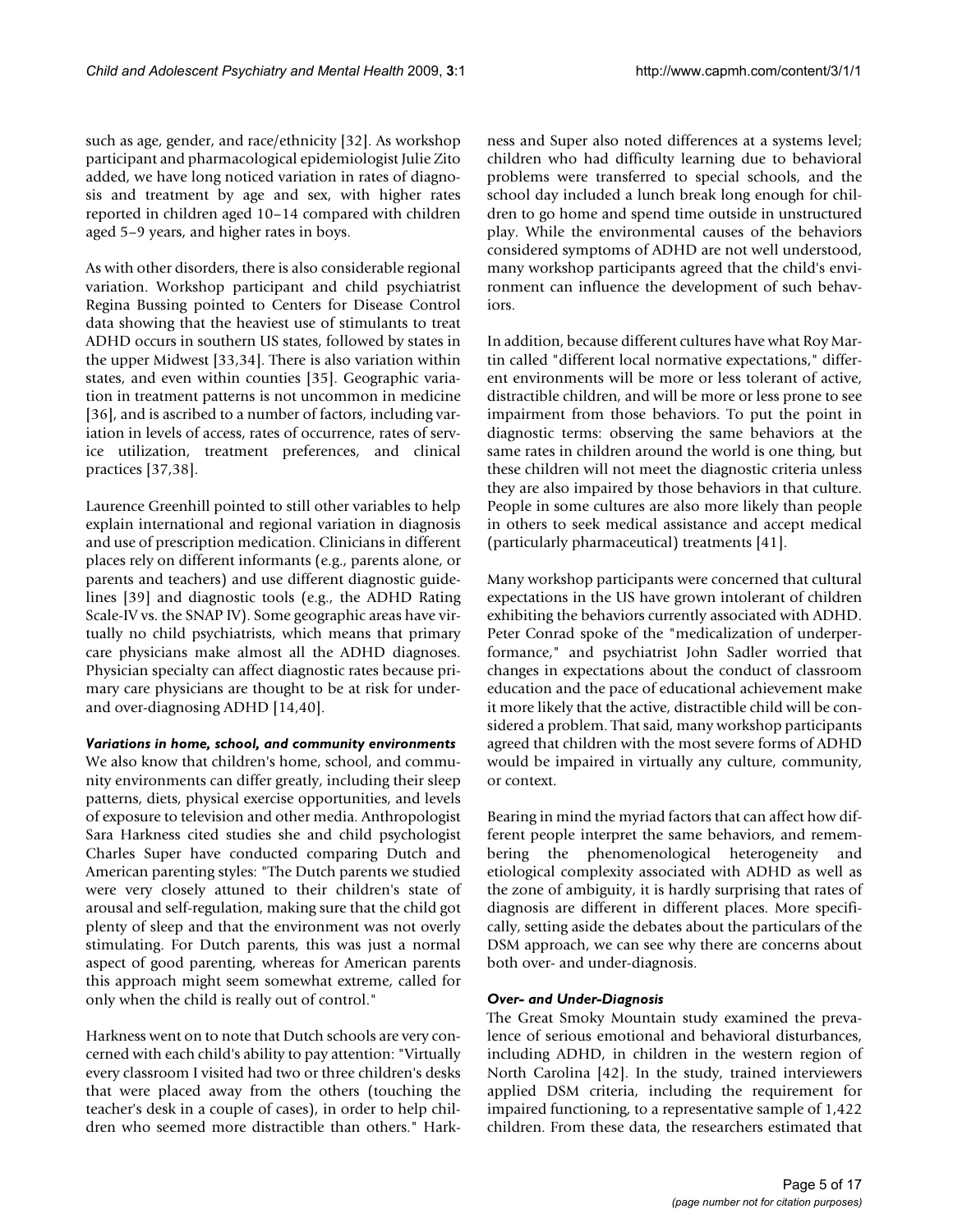about 6.2% of children in the community met the criteria for ADHD (a greater number exhibited one or more ADHD symptoms but fell short of the diagnosis). The study then looked at rates of stimulant use and found that 7.3% of children in the study had received stimulants at some time during the 4 year study period. At first glance it might therefore appear that slightly more children received stimulants than met the DSM criteria for ADHD; in fact, over 57% of those who received medication did not meet the criteria.

Two factors explain the Great Smoky Mountain study's findings. First, not all of the children who warranted an ADHD diagnosis had received stimulants; 72.2% of the children who warranted an ADHD diagnosis received stimulants and only 22.8% of children who warranted an ADHD-NOS diagnosis received stimulants. Second, 4.5% of children who did *not* warrant an ADHD diagnosis nevertheless received stimulants. While 4.5% is a small percentage, it is 4.5% of all the children in the study who did not have ADHD, which is a large number. In terms of *absolute numbers*, the study found that more children without ADHD received stimulants than did children with ADHD. The study concluded that in the community (as compared to a rigorous research trial), a significant proportion of children with ADHD do not receive stimulants *and* a significant number of children without ADHD are prescribed stimulants.

It is widely recognized that ADHD is over-diagnosed in some affluent communities, where "local expectations" are such that stimulants are just one more tool to promote performance in "the Academic Olympics" [43]. Because we, the authors of this document, assumed that children living in poverty might be more likely to be judged unruly and therefore be prescribed drugs like Ritalin, we came to the workshop expecting to learn that ADHD is also overdiagnosed in poorer children. We discovered that the issue is a bit more complex. It is true that, in the US, access to mental health services generally decreases with lower economic status. Even though many poor children qualify for publicly-funded programs, such as Medicaid, and therefore for care that compares well with the care offered to economically advantaged children, poor families often under-utilize the services to which they are entitled [[34](#page-15-0),44-46]. (The exception may be children in foster care, who are almost all eligible for Medicaid, but whose utilization rates are higher than other Medicaid-enrolled children [47]). Add to this complexity that children in poor or wealthy families may well be subject to different "local normative expectations," and we can see how rates of diagnosis might vary by economic status.

## **Different views about the proper goals of psychiatry and parenting lead to less or more**

## **concern about treating children in the zone of ambiguity**

While there frequently will be agreement among experts about whether to diagnose ADHD in children with very *mild* and very *severe* impairment due to the behaviors associated with ADHD, there always will be some children whose symptoms and impairment place them in the zone of ambiguity.

At least in part, views about where to set the threshold for diagnosing ADHD will be a function of peoples' differing conceptions of the proper goals of medicine in general or psychiatry in particular. Some observers are not alarmed by the tendency of medical institutions to treat ever more problems that seem to have more to do with someone's failure to meet social, cultural, or educational expectations than with a failure of physiological function. Others, like sociologist and workshop participant Peter Conrad, who are often alarmed by this tendency, label it medicalization and see both diagnosis and treatment as "social control for deviant behavior" [48].

Sharing the medicalization concern, workshop participants like pediatrician William Carey emphasized that we need to get better at accepting that children come into the world with different temperaments (or behavioral styles) [49]. According to Carey, if we better understand that "normal" includes a wide variety of temperaments, we will also understand that temperamental differences do not necessarily entail either impairment or harmful dysfunction. We then will be quicker to accommodate such differences and slower to treat them with a branch of medicine. Carey is not simply urging caution about using *drugs* to alter a child's temperament; he is urging caution about using *any* means to shape what he urges us to view as normal temperamental differences. He is equally concerned about the overuse of behavioral interventions, which he thinks should be reserved for responding to problematic *behaviors* (e.g. ignoring teacher requests) rather than problematic behavioral *styles* (e.g. a restless temperament) [50].

The authors of this report, and many members of the workshop, share Carey's commitment to tolerating and even affirming a diversity of temperaments. And we recognize that this commitment is, to some extent, rooted in an intuition about our appropriate attitude toward ourselves and the world. It is an intuition about the value of accepting and affirming children "as they are" and allowing them to unfold in their own way, as opposed to seeking to transform them into our vision of how they ought to be [51]. When we speak of Carey's "commitment," and suggest that it grows out of an intuition about what is valuable, we are not suggesting that it is unimportant. We mean only to recognize that, as important as it is, the concern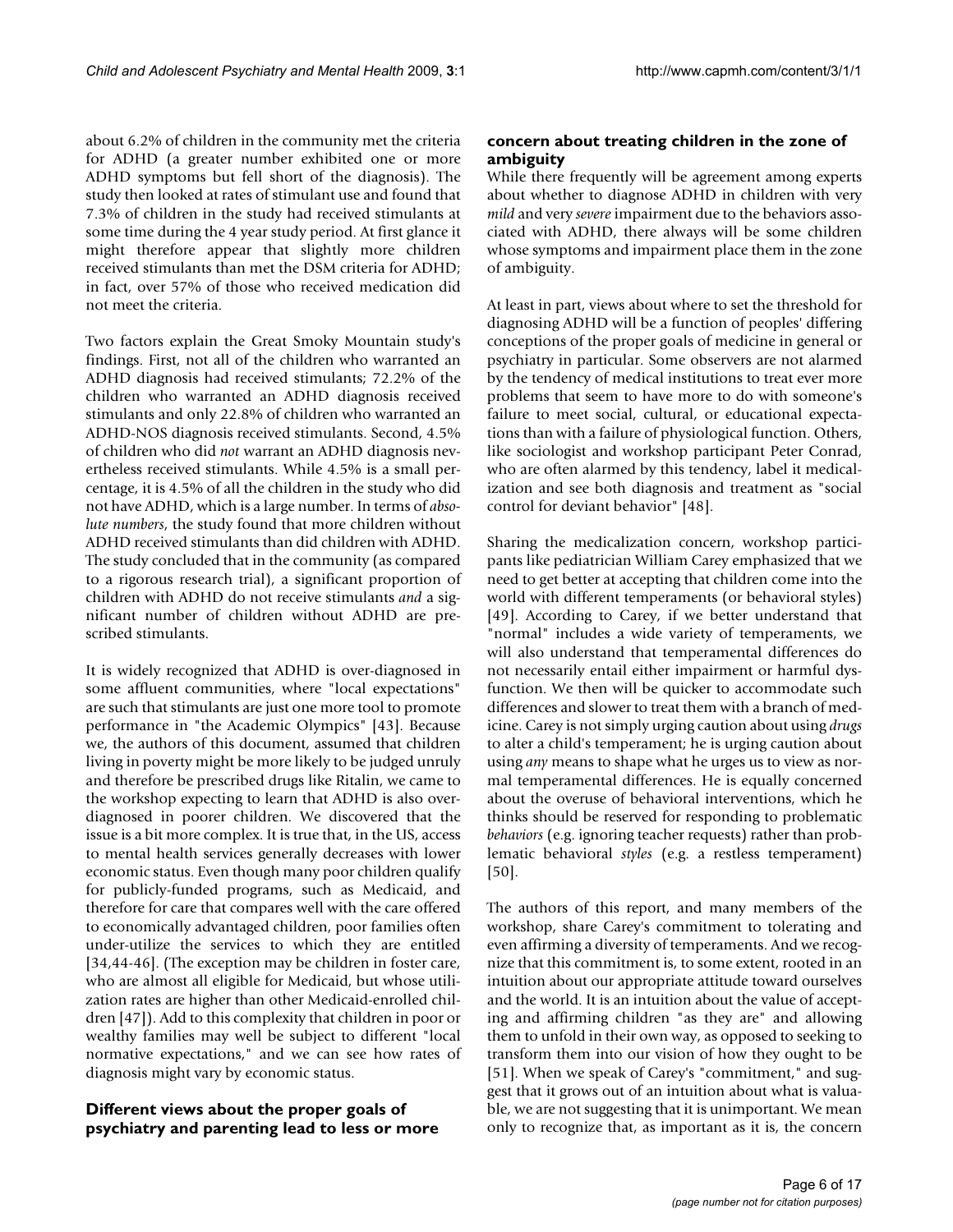about medicalization does not grow out of reason alone and will not be shared universally. We would, however, emphasize that people who are not alarmed by medicalization *also* proceed from intuitions about what is valuable.

Indeed, other members of our workshop, such as psychiatrist and neurobiologist Steven Hyman, introduced a different intuition about how to respond to children in the zone of ambiguity. He suggested that, whatever the historical goals of medicine, if we can use it to reduce children's suffering and enhance their agency, perhaps we should. He, too, is aware of the importance of letting children be "as they are," but he emphasizes that parents are also obliged to shape their children and improve their chances of living a good life in the culture in which we live. If a choice has to be made between promoting a child's flourishing in our world and accommodating and affirming her temperamental differences, Hyman and many others might choose the former.

Neither the authors of this document nor anyone else has the "view from nowhere" that would be required to pronounce which of those positions is right. We seek only to emphasize that those who would set the threshold for the diagnosis of ADHD low and those who would set it high both appeal to intuitions and values. Neither side appeals to facts alone.

## **There is nothing "mere" about social constructions**

Because the ADHD diagnosis involves interpretations and values, and because the rates of ADHD diagnosis vary from place to place, it has been argued that ADHD is not a real disorder, but is instead a cultural or social construct [7]. A recent meta-analysis that examined studies of prevalence rates in different countries, and the published commentaries that accompanied it, grappled with just that charge.

In 2007, Guilherme Polanczyk et al. published a widely cited article that analyzed much of the extant literature on the prevalence of ADHD/HD [30]. They found studies reporting prevalence rates ranging from a low of 1% to a high of 20%. But in their analysis they argued that, if, in addition to taking into account the geographic location of the study, one takes into account the methodological differences among the investigators – the different diagnostic criteria that the studies used, who reported on the symptoms, and how much impairment was required for diagnosis – the worldwide prevalence of ADHD/HD is 5.3%.

In a commentary accompanying the Polanczyk study, Terrie Moffitt and Maria Melchior wrote that the study shows that ADHD is "a bona fide mental disorder (as opposed to

a social construction)" [52]. We would offer a different interpretation, one that Olavo Amaral in fact offered in a letter responding to the Moffitt-Melchior commentary. Amaral wrote: "The concept of a disorder and its diagnostic criteria are social constructions by definition, and the fact that a group of symptoms has a constant geographic prevalence has little to do with what leads these symptoms to be considered a diagnostic entity" [7]. As he points out, twin pregnancies, for example, are largely equally prevalent across the world, but whereas having twins can still be a source of shame in some South American countries, it tends to be a source of pride in North America. The same phenomenon is "constructed" differently in different places. Workshop participant and child psychiatrist Benedetto Vitiello put the same point in subtler terms: even where culture does not affect the frequency and presentation of a certain behavior, it certainly influences the local interpretation of that behavior. It may be that a group of raters trained to apply DSM criteria would diagnose children with ADHD at about the same rate in different countries. But such a finding would not tell us that these children were "really" disordered if some of them are nevertheless considered normal enough (i.e., not disordered) in their own countries. Determining which children are "really" disordered will always be in part a function of the culture in which the child lives.

Polanczyk et al.'s response to Amaral's letter is worth noting [53]. In emphasizing the similarity in the prevalence of ADHD across cultures, they said that they intended to help reduce the stigma associated with the ADHD label. They assumed that in establishing the fairly uniform prevalence of ADHD behaviors across cultures they were demonstrating the reality of the disorder. In defeating the claim that ADHD is "merely" a social construction, they aspired to get treatment to children who need it – especially, they emphasized, poor children. Second, they argued that, even though different cultures may interpret certain universal phenomena differently, some cultures are more correct in their constructions. To make this point, they suggest the example of obesity: Yes, it may be constructed "positively" in some Pacific Island cultures and "negatively" in North America, but "the link between obesity and several adverse outcomes is well established, supporting its validity as a medical condition."

While participants in our workshop would argue that we do not understand the causes and effects of the behaviors associated with ADHD as well as we understand the causes and effects of obesity, many accepted that the behaviors associated with ADHD appear in children across the globe, whether at the same or slightly different rates. And all believe that we have a moral obligation to help children who suffer from harmful dysfunction as a result of these behaviors – especially those who currently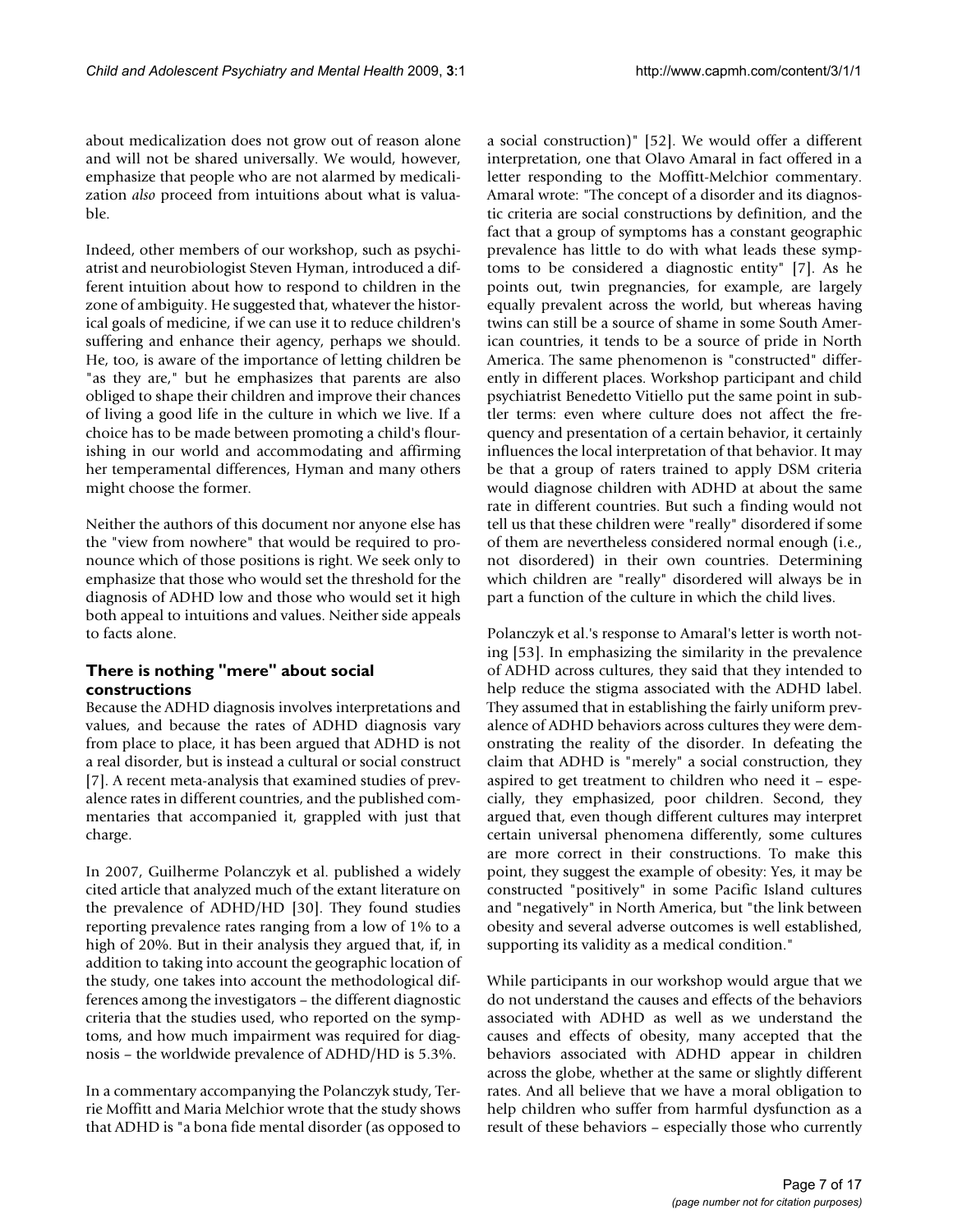are underserved. But where to set the threshold between normal variation and ADHD (or obesity) that deserves treatment is up to human beings, whose perspectives and values will differ. The threshold is *not* inscribed in nature, as is made clear by the fact that two reasonable and widely used diagnostic systems, DSM IV and ICD 10, draw it at different places.

Recognizing that it is up to human beings operating in particular cultural contexts to decide where to set the threshold between disordered and normal behavior does not commit us to viewing ADHD as "merely" a social construction. ADHD *is* a social construction; what it is depends on our interpretations of natural phenomena. But there is nothing "mere" about it. Social constructions are as real as any other feature of our lives.

Once we accept that there is no clear line between children with and without ADHD, and that this line must be articulated by physicians, parents, teachers, and others in society, we still need to ask, What should we do to help children who we deem to be impaired by their ADHD behaviors?

## **The facts surrounding the most effective treatment of ADHD are complicated and incomplete**

There are many possible responses to the behaviors associated with ADHD, from changing the child's sleeping and eating patterns, to classroom interventions, to medication. Only some of these responses require the help of medical professionals. Here we refer to all medical responses as "treatments." The two main treatments offered by health professionals to children diagnosed with ADHD are medications and behavioral therapy. The stimulant Ritalin (methylphenidate) was approved by the FDA to treat the symptoms of ADHD in children in 1955 and behavioral treatments have been developed and studied over the past several decades [54]. Of the two treatments, stimulants are administered most frequently [39].

In 1992, the National Institute of Mental Health and the Department of Education cosponsored a randomized clinical trial to compare the long-term efficacy of these two treatments. Over the course of 14 months, researchers observed children with ADHD who were being treated with either: (i) the researchers' carefully crafted regimen of *medication*; (ii) intensive *behavioral* treatment (with responsibilities for the child, parents, teachers and teacher-aids, and therapists); (iii) *combined* medication and behavioral treatment; or (iv) standard community care (i.e., whatever providers in that child's community offered to children with ADHD).

The initial, highly influential conclusions of this Multimodal Treatment Study of Children with ADHD (MTA) were published in 1999. After 14 months, MTA investigators concluded that, while all 4 treatment options showed sizable reductions in symptoms, their finely tuned regimen of medication alone was superior to the other 3 arms of the study for treatment of ADHD symptoms [55]. The MTA group wrote: "If one provides carefully monitored medication treatment similar to that used in this study as the first line of treatment, our results suggest that many treated children may not require intensive behavioral interventions" [55].

Following publication of the initial MTA findings, enthusiasm for drug treatment appeared in high-profile practice guidelines (including those from the American Academy of Pediatrics [56] and the American Academy of Child and Adolescent Psychiatry [57]). The consensus seemed to have become that drugs alone are an effective treatment for ADHD, with behavioral approaches a possible adjunct.

However, according to some of our workshop participants, including psychologists William Pelham and George DuPaul, the drugs-first approach is mistaken. They point out that when MTA followed-up with their participants, 22 months after the study had ended, combined and behavioral treatments were as effective as medication alone at reducing ADHD symptoms. Perhaps more importantly, they (and William Carey) argue that reduction of core ADHD symptoms alone is not sufficient to determine effectiveness [58].

While it was clear to the MTA researchers that at 14 months those children taking their carefully managed stimulant regimen exhibited the greatest reduction in ADHD symptoms, they also recognized at that time the benefits of combination (drug and behavioral) therapy. In a press release accompanying the initial findings, NIMH wrote: "for some outcomes that are important in the daily functioning of these children (e.g., academic performance, family relations), the combination of behavior therapy and medication was necessary to produce improvements, and families and teachers reported somewhat higher levels of consumer satisfaction for those treatments that included behavioral therapy components. Furthermore, the combination program allowed children to be treated over the course of the study with somewhat lower doses of medication" [59]. The study also found that for children with coexisting conditions, combined treatment was superior at controlling ADHD symptoms. It seems to us, the authors, that these findings were not given sufficient attention when the initial MTA findings were published.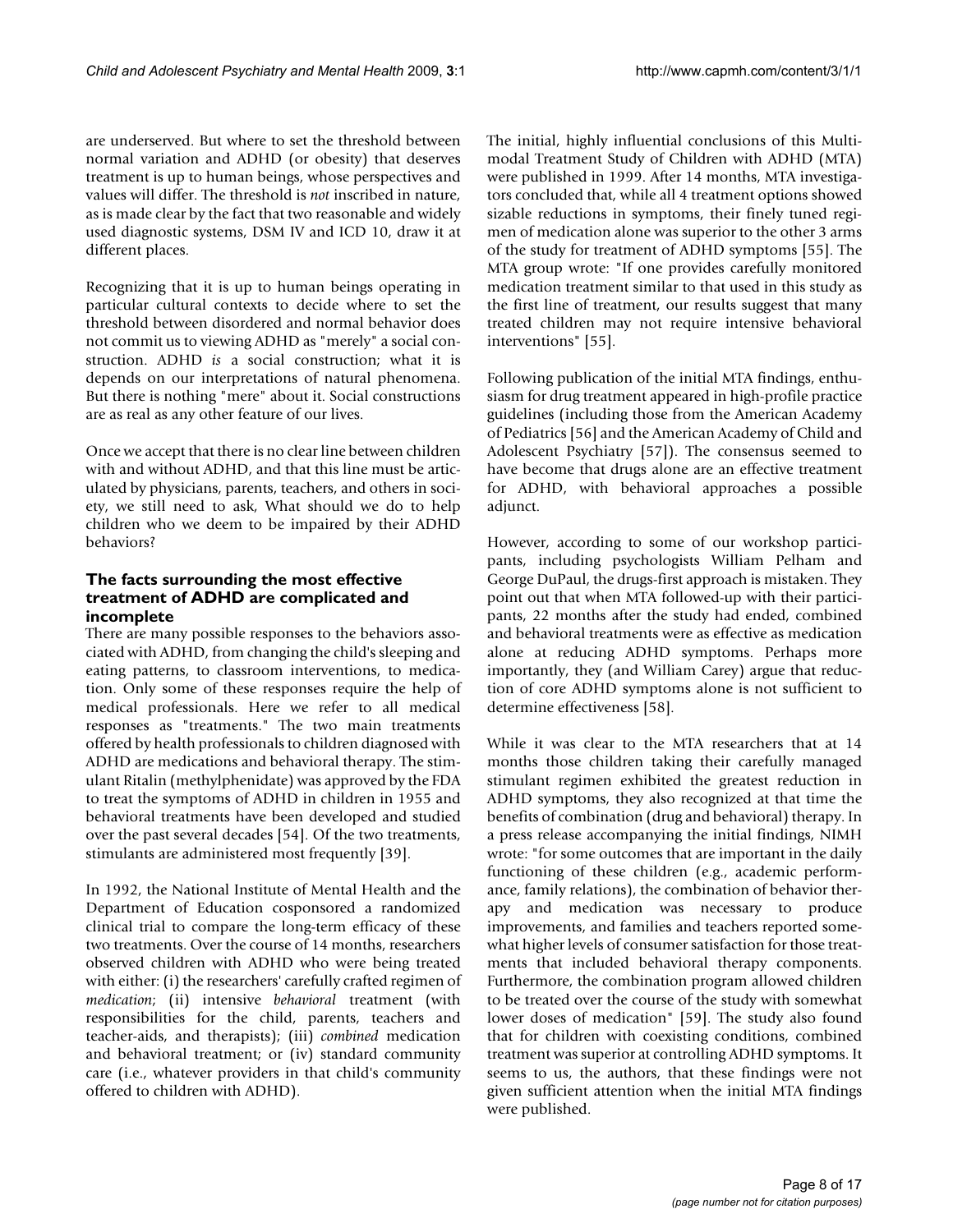Even if one focuses only on improvement in ADHD symptoms, later reports from the MTA study throw some doubt on the superiority of medication-only treatment. When MTA researchers followed up with the children nearly 2 years after the study ended, they found that those who had originally been assigned to the medication arm of the study no longer outshone those in the other three arms. In fact, all three groups showed similar levels of ADHD symptoms. "By 36 months, none of the randomly assigned treatment groups differed significantly on any of the five clinical and functional outcomes" [60].

Pelham and DuPaul also argue from their own data and experience that *combined* medication and behavioral interventions may produce significantly more improvement in key domains of daily life functioning than medication alone, and that behavioral treatment can make it possible to use lower "doses" (or intensity) of the drugs [61,62]. Lower doses of medication have fewer side effects and a better safety profile. In response to concerns about the financial and time commitment for behavioral treatment, they point out that some families report significant improvements with less intensive behavioral treatment than was used in the MTA study, and that behavioral treatment can be tapered off; after an initial intensive period, children, parents, and teachers learn new skills and behavioral treatment is incorporated into their lives and work, whereas it is usually assumed that medication will need to be taken long-term.

In addition to behavioral treatment's success at improving ADHD symptoms, Pelham and DuPaul cited data showing that parents and children generally prefer treatment regimens that include, or are focused on, behavioral interventions [63]. There is also evidence that behavioral interventions are more likely than pharmacological ones to lead to permanent improvements in aspects of a child's overall functioning (more on this below). In fact, Pelham and DuPaul are so impressed by the efficacy of behavioral treatments that they argue for using them as first line treatment for many children with ADHD. On this approach, treatment of children with mild or moderate ADHD would begin with behavioral treatment (at home and school). Physicians would, only as necessary, add low doses of medication.

## *The medication approach*

To begin to understand the apparent discrepancy between the initial findings of the MTA and current common practice, on the one hand, and the latter findings of the MTA and Pelham and DuPaul on the other, it helps to recall how stimulant medications work. Stimulant drugs, like many medications used in pediatric psychiatry, can reduce the severity of, or even eliminate, symptoms. But they do not "repair" or "treat" the underlying causes in the brain of those symptoms. Stimulants can reduce a child's inattentiveness and hyperactivity, but can not by themselves teach the child to control his or her attention or activity levels. Further, relief of symptoms does not necessarily mean improvement in the overall functioning of the child. It is of paramount importance to recognize that how one defines efficacy – whether one measures only reduction in symptoms or also improved academic achievement, improved peer and family relations, improved classroom behavior, etc. – can determine which treatments one considers effective. Treatments that improve symptoms alone do not satisfy those who, like Pelham, believe that "minimization of impairment in daily life functioning and maximization of adaptive skills" ought to be the goal.

Some workshop participants suggested that by reducing symptoms, stimulants should make it easier for children to "learn how to restrain their impulses" or "get ready to learn behaviorally." However, as an empirical matter, as soon as the drug treatment stops, many children return to the behaviors of their original, un-medicated state. As Steven Hyman observed, "cognitive control of behavior doesn't get a boost from these months or years on medication." (This finding did not surprise some workshop participants, who pointed out that a diabetic child who stops taking insulin returns to an uncontrolled diabetic state.)

Importantly, it is not yet established that a reduction in ADHD symptoms necessarily leads to the hoped-for improvements in academic achievement [64]. Medication can "produce acute, short-term improvements in on-task behavior, compliance with teacher requests, classroom disruptiveness, and parent and teacher ratings of ADHD symptoms" [65]. And, as Benedetto Vitiello pointed out, there is evidence that stimulants help to improve schoolwork accuracy and productivity. But despite these improvements, Vitiello said that researchers do not currently have sufficient data to conclude that improving attention to accuracy or productivity translates into longterm improvements in academic achievement (understood as improvements in standardized test scores or ultimate educational attainment) [64]. Although symptom reduction may be a relief for the teacher, child, and parent, George DuPaul also agreed that it does not usually translate into long-term improvement in academic performance.

No one is quite sure why a reduction in ADHD symptoms does not translate into long-term improved academic achievement. As a partial explanation, Pelham noted that while attention and productivity are necessary for learning, they are not sufficient (attention, productivity, and learning are different processes). Other workshop partici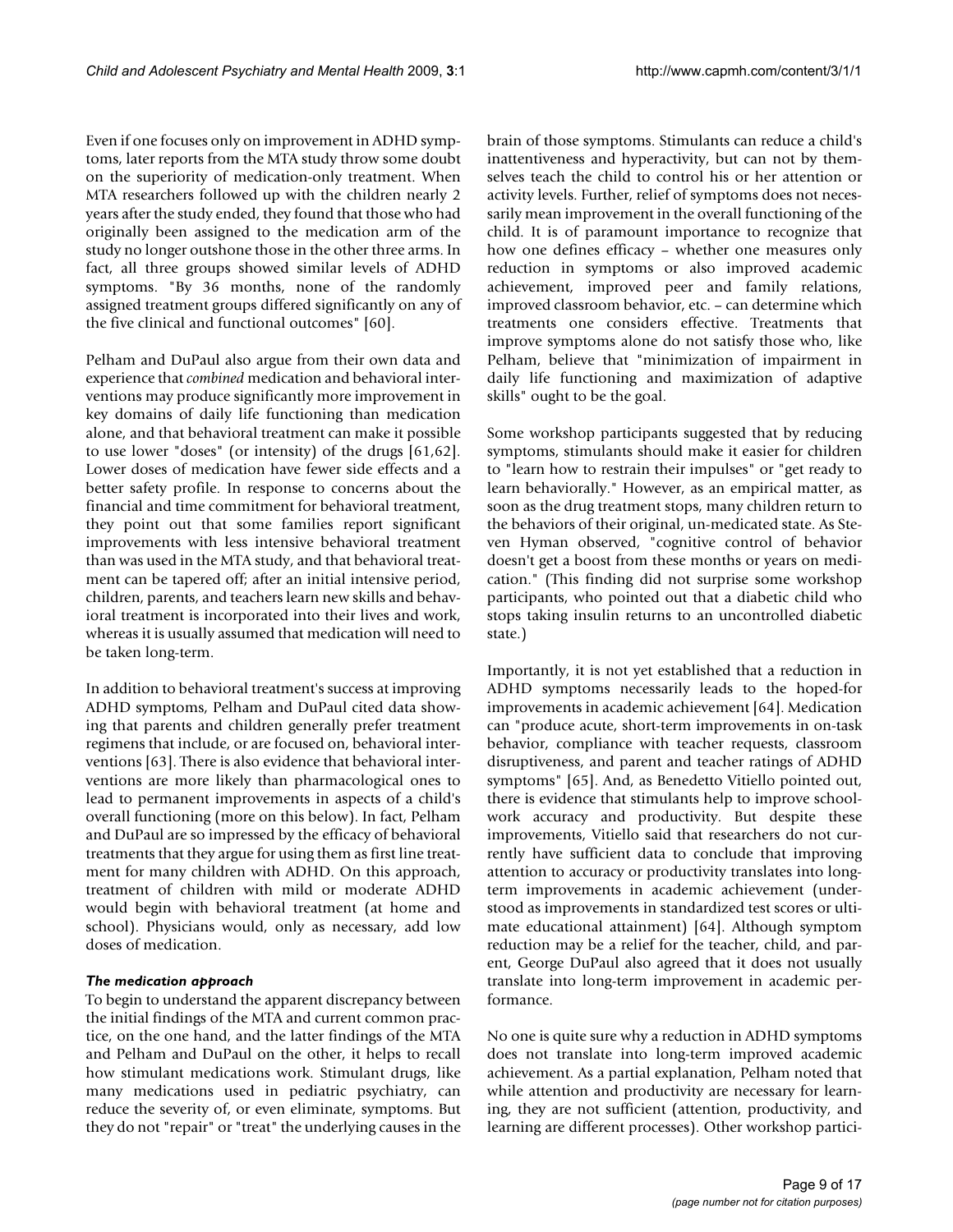pants added that a reduction in ADHD symptoms cannot erase any learning disability that a child might have nor make a child more intelligent. One thing, however, is clear: parents, teachers, and physicians all deserve to know the state of the evidence.

In addition to concerns about long-term efficacy, worries about adverse drug effects persist, even though stimulants have been used for more than half a century. According to several reports [66], long-term stimulant use can slow physical growth by 1.2 cm per year [67] and slightly increase blood pressure and heart rate, although the clinical implications of these increases are unclear [68]. Rare instances of sudden deaths have been reported in children receiving stimulants; however, no causal inference has been drawn from these reports because a high proportion of the children also had structural heart abnormalities [69]. Long-term use of stimulants can also increase insomnia or decrease appetite [70]. While most available data do not suggest that therapeutic use of stimulants increases the risk for subsequent drug abuse [71], all current studies have methodological limitations that prevent drawing a definitive conclusion on the link between stimulants and substance abuse. Clearly, more research is needed on the long-term effects of stimulants on the developing brains of the ever-younger children who receive them.

### *Behavioral approaches*

The potential for adverse drug effects, no matter how small, is one reason why some people invoke the principle of "do no harm" – and urge beginning with behavioral treatments. Proponents also point to multiple studies showing that behavioral treatments are more effective than drugs alone at improving the overall functioning of children with ADHD [72].

Advocates for "behavioral treatments" are referring to a set of interventions that include teaching parents how to better parent a child with an ADHD diagnosis, teaching teachers how to better teach children with ADHD, and helping children take responsibility for monitoring and managing their own behavior. Parents and teachers post rules, adjust workloads, provide choices, reinforce good behavior, and offer special tutoring [73]. The MTA study described above showed that this kind of behavioral treatment significantly reduced the symptoms of ADHD and improved some aspects of the child's overall functioning (with and without low doses of concurrent medication) [55]. Nearly two years after MTA's behavioral treatment finished, there had been no loss in its effectiveness and the majority of children who received it were still unmedicated [60]. Behavioral treatments show an effect even after the formal therapy ends because, in theory and to a surprising extent in practice, parents, teachers, and children continue to implement what they learned. (Like dieting and exercise to combat obesity, behavioral treatments only continue to work if individuals continue to follow the new behaviors.) However, while behavioral treatments are associated with improvements in aspects of overall functioning, such as parent-child interactions and a reduction in oppositional-defiant behavior, their impact on long-term academic achievement has not been carefully studied [64].

While there was enthusiasm among many workshop members for using behavioral interventions as the first line of treatment – and when necessary for combining behavioral and pharmacological approaches to maximize functional improvements – there was also a keen sense of the challenges inherent in behavioral approaches. As child psychiatrist Gabrielle Carlson pointed out, because they require a lot of parents, behavioral interventions can be difficult for some parents to carry out, including those who themselves struggle with ADHD.

In a similar vein, Carlson, Martin, and Super each emphasized that behavioral approaches may impose more demands on already overburdened teachers, suggesting that making behavioral treatments effective will mean addressing education at a systems level, rather than simply at the level of the individual teacher and student. Martin also expressed concern about whether it is realistic to hope to "scale up" the behavioral programs described by researchers like Pelham. Sara Harkness granted that for behavioral treatments to be adopted by parents and teachers – and she is confident that they can be – "a change in mindset is required, and structural changes in school schedules as well as family routines should be brought into the discussion."

During our discussion of the costs of behavioral approaches, Pelham argued that behavioral approaches would actually save money in the long run because the changes they bring about are long-lasting. When combined with medication, behavioral treatments can also allow for lower doses of medication to be used, thereby saving on medication costs. He also argued that, while the behavioral treatment used in MTA was extremely intensive, lower "doses" of behavioral treatment will suffice for many children with mild to moderate ADHD.

Many workshop participants agreed that failing to respond to ADHD – whichever treatments are offered – also carries costs, to the health care system for associated injuries and medical problems, to the education system, and to the juvenile justice system [29]. Acknowledging the costs of ADHD, however, does not tell us what is the most effective, including most cost-effective, means of treating or otherwise responding to children with an ADHD diagnosis.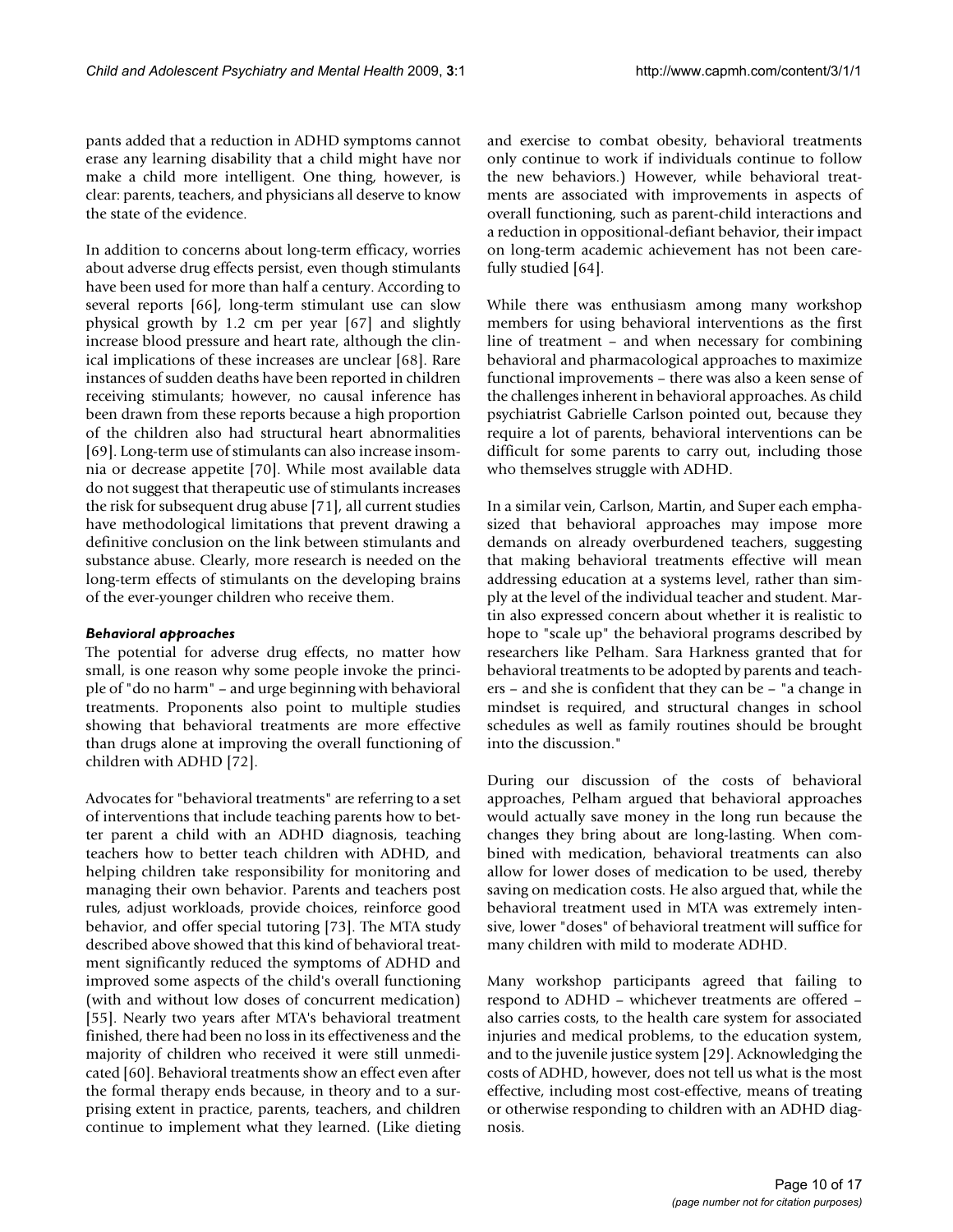Finally, pediatrician Kelly Kelleher asked the group to consider, quite aside from cost, how very difficult it is to get from the state-of-the-art treatments administered by pediatric psychiatrists working in research settings to the treatments that average children receive in community practices. As he reminded us, it would be irresponsible to forget the size of the gap between "academic expectations and practice in the trenches."

## **The pharmacological and behavioral approaches emphasize different values**

Children who are impaired by the symptoms of ADHD deserve access to thoughtful, evidence-based treatment. While there is some agreement about clear-cut cases (where no medical treatment need be offered, relying instead on changes to the home or school environment, or where drug and behavioral treatments should be offered), it is inevitable that physicians will sometimes disagree about *how* to respond. Just as values play an ineliminable role in reaching decisions about where to set the threshold for the diagnosis of ADHD, so too are they implicated in decisions about which treatment would be best for a particular child [74].

As mentioned above, some of the value differences that arose in discussion of the proper *goals* or purposes of child psychiatry in general, also arose in discussion of the specific *means* used to treat many childhood disturbances: psychotropic medications. Pharmacological epidemiologist Julie Zito argued that some children will simply outgrow and learn to control negative behaviors and therefore that we should sometimes "let nature take its course." Other workshop participants, such as pediatrician Lawrence Diller, argued that when choosing between drugs and behavioral interventions, we should begin with those behavioral interventions that have proven efficacy. Zito's and Diller's preferences can be explained by concerns about the side-effects and safety of drugs, as well as their long-term efficacy. But we think that they also may be explained by examining the different values expressed in drug treatments on the one hand, and behavioral treatments on the other.

Whereas medications tend to emphasize the value of efficiency (insofar as they are quicker acting and, in the shortterm, cheaper), behavioral interventions tend to emphasize the value of engagement (insofar as they require the child to engage with parents, peers, teachers, or therapists, and they require these others to engage with the child and with his environment) [75]. Because they do not seem to locate the "problem" in the child's body, but instead in the interaction between the child and his home, school, and social environments, behavioral interventions prompt us to notice the importance of the child's environment and take steps to improve it. They also can help the child learn to think of himself as a moral agent, as someone who can learn how to change [75].

Critics of pharmacological means have also raised the concern that stimulants separate or alienate the child from who he really is, thereby undermining or diminishing his authenticity [76]. Workshop participant and psychologist Ilina Singh is investigating the authenticity concern by interviewing children and their parents about the ADHD diagnosis and stimulant medication [77]. However, her preliminary results show that parents and children do not say that medication alienates the child from himself, but rather that by helping the child to overcome his "inner badness," the drugs *empower* him. (Or, as the language of authenticity would have it, drugs allow the child to become "who he really is.") Singh's unfolding work is offering a complex account of how parents and children speak about the relationship between the self, their ADHD diagnosis, and medication.

Like some of the parents and children Singh interviewed, some members of our workshop also tend to be impatient with the concern that drugs will alienate us from ourselves or undermine our agency. They even invoked Gerald Klerman's phrase "pharmacological Calvinism" [78] to suggest that opposition to pharmacological interventions is motivated by an unreflective, quasi-religious commitment to the value of suffering. According to the "pharmacological Calvinism" charge, it does not matter which means we use to reduce problematic behaviors. What matters is the end or goal of the intervention: insofar as drugs and behavioral interventions both aim at changing brain wiring, there is no good reason to automatically prefer one over the other.

It is important to notice that people who are more and less comfortable using drugs to treat ADHD do not so much hold altogether different values as they emphasize different values [51]. Both sides want to use the treatment that is best for the child and her family. But just as determining what is "genuine" impairment (and therefore who warrants the ADHD diagnosis) and what is "merely" a temperamental difference (and therefore does not require diagnosis or treatment) involve values, so too does deciding whether a drug, a behavioral treatment, or some other response is best for a particular child. We see no "crisp" [79] solution to disagreements that emphasize different values. Instead, we must accept a certain amount of variation, uncertainty, and ambiguity when it comes to diagnosing and treating children who exhibit the symptoms associated with ADHD.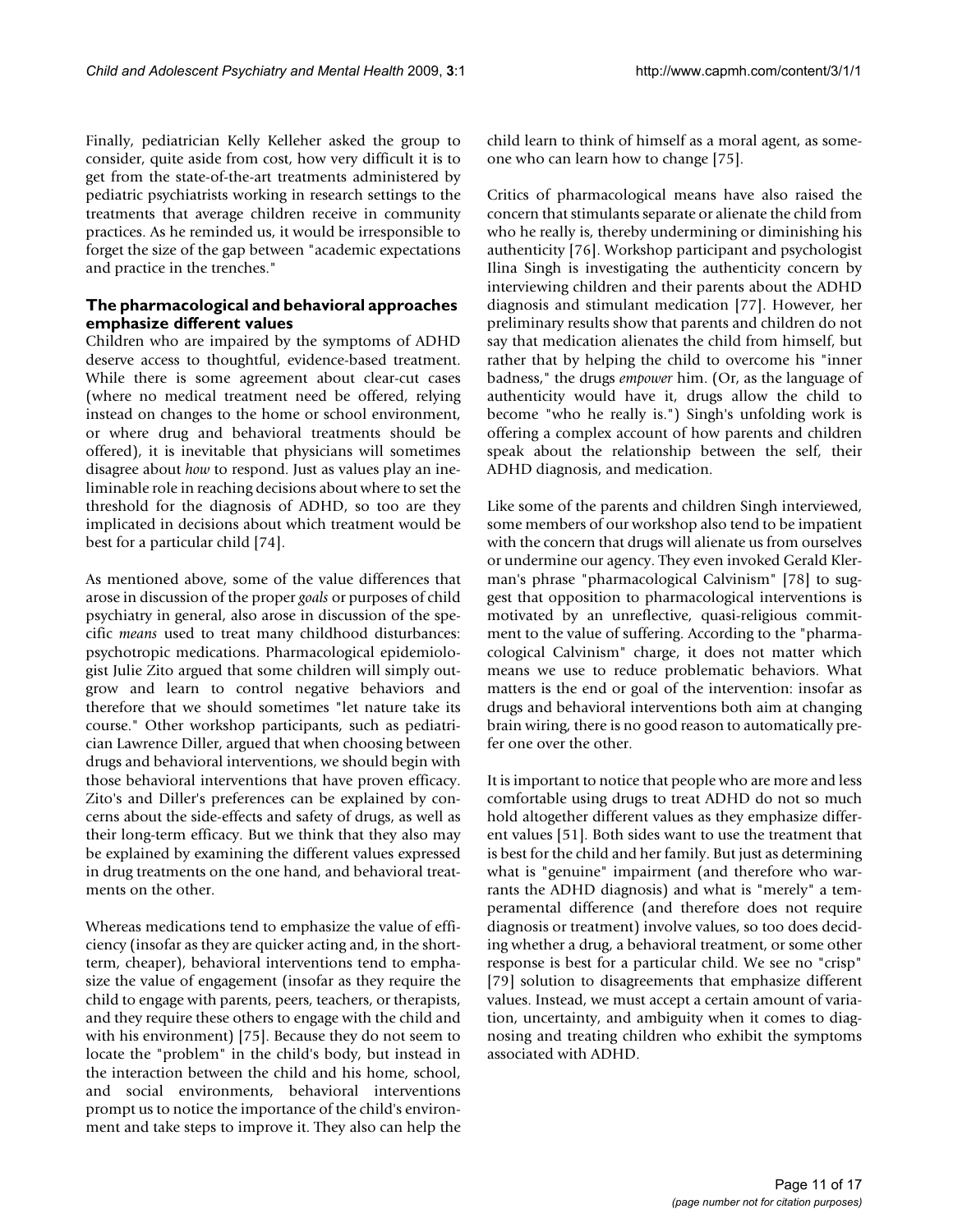## **Truly informed decision-making requires grappling with complicated and incomplete facts regarding diagnosis and treatment**

For the many reasons we have already discussed (including phenomenological heterogeneity; etiological complexity; differences in diagnostic and reimbursement guidelines and tools; and differing cultural and educational expectations of children), there always will be a zone of ambiguity: a range of cases where it is just not obvious whether we should consider a given child as disordered and in need of treatment or temperamentally different and in need of toleration and adaptation, or something in between. How we conceive of that child is important, insofar as labeling her as disordered will entail responding to her first with treatment, and labeling her as different will entail responding to her first by placing her into, or creating for her, a more welcoming environment. We emphasize "first" because these two responses are not mutually exclusive. In those cases where it is decided that treatment is appropriate, there may be reasonable differences of opinion about whether to begin with drugs, behavioral interventions, or a combination.

Gabrielle Carlson suggested that the severity of a child's impairment can guide treatment choices. Children with *very mild* impairment might best be viewed as needing tolerance of, and adaptation to, their temperamental differences rather than drugs or intensive behavioral treatment. Children with *mild* ADHD might benefit from classroom adaptations, improved structure and consistency at home, and some teaching of organizational skills, but should only be offered a stimulant if the behavioral interventions fail. Children with *moderate* ADHD should receive behavioral treatment and might warrant drug treatment during school hours. Children with *severe* ADHD should be offered intensive behavioral treatment and a drug treatment. Carlson's suggestion emphasizes that decisions about whether to treat and how will vary depending on assessments of the severity of the child's symptoms and impairment. Her suggestion, of course, does not obviate the need for these thresholds and categories.

But how should we make decisions in individual cases? In short, parents – and, the child to the extent that she is able – with input from medical, behavioral, and educational professionals, should consider the relevant complexities and make decisions that are as truly informed as possible. As psychiatrist Jefferson Prince pointed out, families have to recognize that, because our understanding of these behaviors and what works to treat them is evolving, many families will to some extent always be engaged in an experiment with their doctors to understand their child's impairment and to determine how best to respond to it. Though it may be difficult or unsettling for families and even physicians to face such ambiguity and uncertainty,

the principle of respect for persons requires physicians to help families do exactly that.

Given that many children can understand and form views about their diagnosis and treatment, should they have a say about which treatment they receive? The answer likely depends on the age and maturity of the individual child. According to workshop participant Jörg Fegert, whereas school age children say they want to be informed by their parents about decisions that directly affect them, adolescents say they want to be actively involved in the decision making process. Getting *assent* from school-age children and *informed consent* from adolescents under some circumstances squares well with the 2001 recommendations by the American Academy of Pediatrics [[80](#page-16-0)] and with work done by other researchers from childhood studies, such as Priscilla Alderson [81]. Nonetheless, we recognize that the questions regarding the role of children in decisions about their own treatment – especially for emotional and behavioral disturbances where the child's very capacity to understand their disorder may be at issue – require much more research and reflection, and will likely vary according to the maturity, insight, and abilities of the individual child. At least one workshop member, Gabrielle Carlson, lamented that, whereas we do know something about how parents feel about treating children for ADHD [82], we know little about what children feel about their own treatment. Fortunately, that situation is changing [77,83].

Letting families decide hard cases is not a magic bullet. Parents, whether they are together or separated, can disagree about which response is best. Our workshop participants did not discuss at length what should happen when parents, parents and children, or families and physicians reach different conclusions about diagnosis and treatment. What little discussion we had on this topic was inconclusive. For example, one physician said that he would treat a child only if both parents agreed, while another physician said he would treat even if only one parent requested it.

All agreed, however, that making decisions that are as truly informed as possible requires good information about the child's symptoms and impairment as well as about the impact of treatments, which can take time. To save time, Kelly Kelleher suggested gathering detailed information from multiple sources about a child's symptoms and impairment and about the day-to-day efficacy of treatments through cell phones, web-interfaces, and other technologies. With technology, a team of mental health providers can gather more detailed information than they would access through one-on-one interviews, make better diagnoses, and more carefully monitor children's reaction to treatment. Technology can even remind children or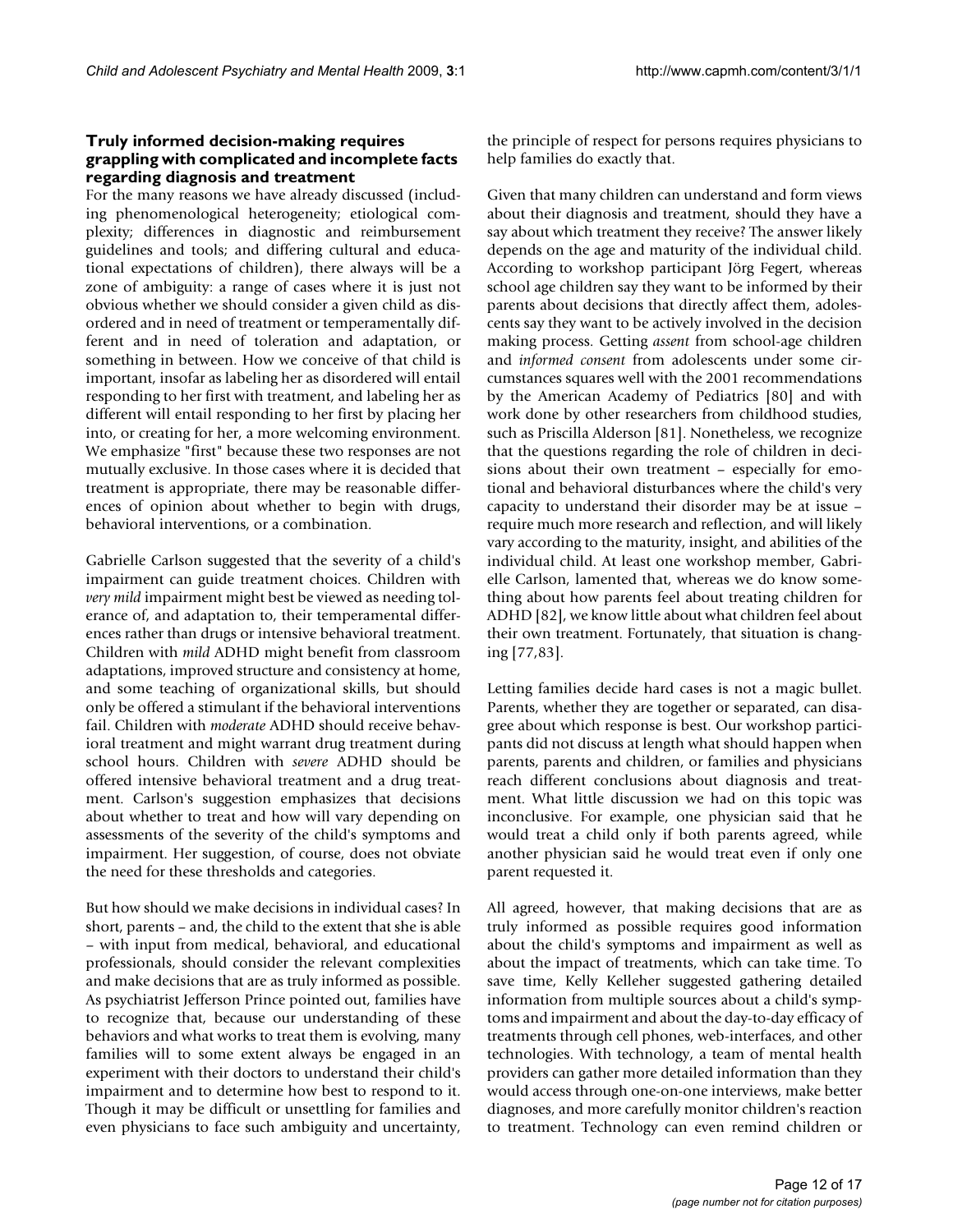parents to take medications [84]. Kelleher also urged us to abandon our nostalgia for solo practitioners and appreciate the benefits of having patient information shared across large, integrated, technologically savvy systems of care. He argued that the privacy of sensitive medical information can be protected while nevertheless enabling providers to nimbly and quickly communicate with children, their families and teachers, and to follow a child's progress.

Clearly, making decisions that are as informed as possible also requires access to information that is as objective as possible. While workshop members are keenly aware of the great good that pharmaceutical companies do, they are also profoundly concerned about the threat that industry funding of research and relationships between industry and researchers pose to the creation and dissemination of scientific information [85]. The risk that drug companies might suppress or delay release of data from trials that reflect badly on their product or subtly influence the judgment of those charged with designing or interpreting data was deeply concerning to some workshop participants, as was aggressive marketing to health professionals and consumers of pharmaceuticals and the conditions they treat. Any entity or practice that diminishes the quality of the information available to professionals and patients also diminishes the ability of families to reach decisions that are as informed as possible.

Finally, workshop participants returned to a basic issue that, like others discussed above, is not unique to ADHD. Many workshop participants believe that there is a systemwide push towards the diagnosis of mental disorders and the use of drugs in preference to behavioral therapy because drugs are easier to administer and, perhaps wrongly, considered cheaper. Much like other chronic illnesses in the US, ADHD is often addressed in primary care settings where practitioners are under pressure to see many patients quickly and face restrictions on what thirdparty payers will reimburse. Not only is a diagnosis needed in order to access treatments, but payers often place limits on the number of therapy sessions that will be reimbursed, but not on the number of prescriptions. As workshop participant John Sadler put it: "The economics are simple: we prescribe more drugs in the US because [third-party payers believe] they are cheaper than costly behavioral interventions."

Given the prevalence of ADHD, philosopher and workshop participant Bonnie Steinbock also wondered whether a public health approach, which sought to understand the underlying causes and focused on prevention, might be warranted. Steinbock argued that an analogy might be made with obesity, rates of which have soared in the past few decades. If we understood better the causes of ADHD, we would not simply focus on diagnosis and treatment, but also on policy changes. That is, she brought us back to what Harkness and Super call the child's developmental niche [86], asking us to focus on what can be done at a systems level to improve children's environments so that they are either less likely to develop the behaviors associated with ADHD or are more likely to flourish despite those behaviors.

## **Concluding observations**

1. The ADHD label refers to a heterogeneous set of symptoms that cause impairment.

a. Until we have valid biological markers, diagnosis will depend upon observers' interpretations of children's behavior.

2. The fact that symptoms are dimensional (rather than categorical) helps explain disagreements about diagnosis.

a. Most children will express some of the behaviors associated with ADHD, but not all children are impaired as a result.

b. While it will sometimes be clear to virtually all observers that one particular child is impaired and another child is not, the dimensional nature of behaviors means that there will be a large *zone of ambiguity*: i.e., a significant number of cases in which reasonable people will interpret the same child's behavior differently.

3. ADHD is diagnosed at different rates in different places.

a. Variation in rates of diagnosis is due to many variables, from different professional systems of diagnosis (e.g., DSM vs. ICD) to different styles of parenting and expectations of children.

b. Using DSM IV criteria, ADHD is both under- *and* overdiagnosed.

4. People hold different – and reasonable – views about the proper goals of psychiatry and parenting, and thus worry less or more about treating children in the zone of ambiguity.

5. There is nothing "mere" about social constructions.

a. To recognize that there is no bright line written in nature between impaired and unimpaired children – to recognize that it is up to human beings to choose who should receive a diagnosis and who should not – is to acknowledge that ADHD is "a social construction." But acknowledging that does not make us diagnostic nihilists; rather, it means we understand that because nature does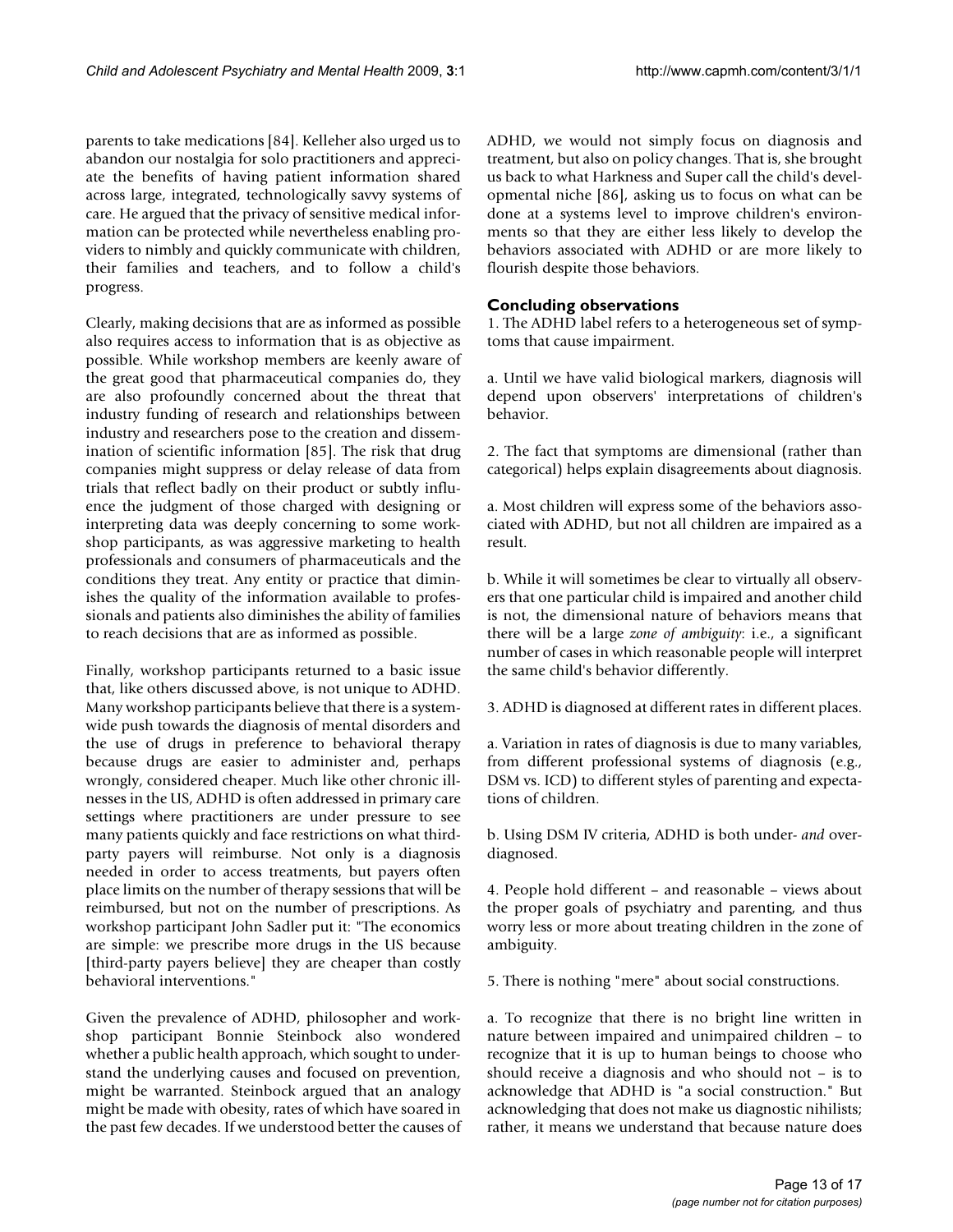not show us where that line is, it is our weighty responsibility to decide where to draw it.

6. The facts regarding different treatments are complicated and incomplete.

a. When a diagnosis is made, the facts surrounding the most effective treatment strategy are, unfortunately, less certain than caring physicians and distressed families would wish. For one thing, "efficacy" can be defined in different ways, from reduction in symptoms to improvement in academic achievement and peer and family relations. Recent research suggests that while stimulant medication is often effective in the short term at reducing the core symptoms of ADHD it is not always effective in the long term at improving a child's overall functioning. Moreover, it has been shown that behavioral treatments, alone or in combination with low doses of medication, can be effective in the long term at reducing the core symptoms of ADHD *and* at improving many aspects of overall functioning.

7. People hold different – and reasonable – views about the proper means for psychiatry to employ in the treatment of ADHD.

a. People who favor either medication or behavioral treatment can disagree about both the facts – which treatment most effectively reduces symptoms and improves overall functioning – and values – which treatment most effectively respects individual temperaments and improves children's lives.

### 8. Truly informed decision-making

a. Parents (and to the extent they are able, children) should be provided with the facts they need to make truly informed treatment decisions. Because many children will fall within the diagnostic zone of ambiguity, and because choosing a treatment plan requires grappling with uncertain facts about efficacy and long-term effects as well as with important values, that process will sometimes be difficult. To be truly informed, that process must be as insulated as possible from financial interests.

b. The current US health care and education systems tend to favor pharmacological treatments, which are believed to be less expensive than behavioral treatments. Scaling up behavioral approaches would indeed require initially costly changes in classrooms, schools, and the education system, as well as in reimbursement policies. It would also entail opportunity costs to parents and children, who would need to work at learning new behavioral approaches. Alone or together with pharmacology, behavioral approaches may nonetheless more effectively improve overall functioning than pharmacological treatments alone.

c. Rather than debating whether medication is good or bad in itself, we should continue the dialogue about how to introduce changes in families, classrooms, schools, health care systems, and cultures so as to reduce the incidence of ADHD behaviors and reduce the likelihood that children who do have those behaviors will be impaired. When families consider it necessary to enlist medical assistance in treating impairing behaviors, they should be carefully informed of the benefits and limitations of medication *and* behavioral therapy.

### **Authors' contributions**

Both authors contributed equally to all aspects of this article.

#### **Acknowledgements**

We thank Alison Jost, Jacob Moses, and Polo Black Golde for their research assistance. Workshop participants (institutional affiliations are in USA unless otherwise noted) were the authors and:

**Regina Bussing**, Professor, Division of Child and Adolescent Psychiatry, Departments of Psychiatry, Clinical and Health Psychology, Pediatrics, and Epidemiology and Health Policy Research, University of Florida;

**Sidney Callahan**, Distinguished Scholar, The Hastings Center;

**William B. Carey**, Clinical Professor of Pediatrics, University of Pennsylvania School of Medicine, Division of General Pediatrics, The Children's Hospital of Philadelphia;

**Gabrielle A. Carlson**, Professor of Psychiatry and Pediatrics, Director, Child and Adolescent Psychiatry, Stony Brook University School of Medicine;

**Peter Conrad**, Harry Coplan Professor of Social Sciences, Department of Sociology, Brandeis University;

**Lawrence Diller**, Behavioral/Developmental Pediatrician and Family Therapist, Assistant Clinical Professor, University of California, San Francisco;

**George J. DuPaul**, Professor of School Psychology, Chair, Education and Human Services, College of Education, Lehigh University;

**Jörg Fegert**, Professor and Chair of Child and Adolescent Psychiatry and Psychotherapy, University of Ulm, Medical Director of the Department of Child and Adolescent Psychiatry and Psychotherapy, Ulm University Hospital, Germany;

**Laurence L. Greenhill**, Research Psychiatrist, New York State Psychiatric Institute, Ruane Professor of Clinical Psychiatry, Columbia University Medical Center;

**Sara Harkness**, Professor of Human Development, Pediatrics & Anthropology, Director, Center for the Study of Culture, Health, and Human Development, University of Connecticut;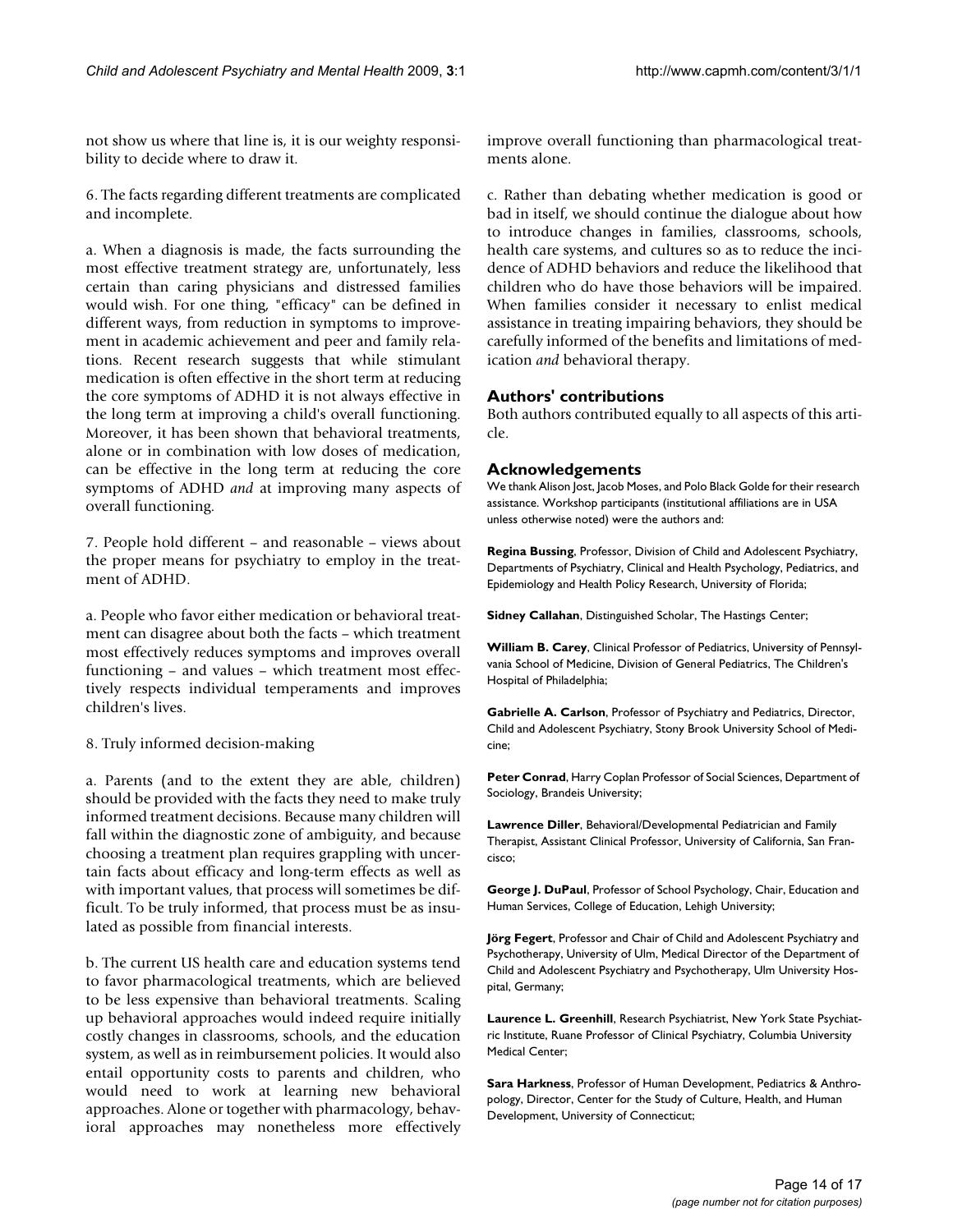**Steven E. Hyman**, Provost, Harvard University, Professor of Neurobiology, Harvard Medical School;

**Kelly J. Kelleher**, Professor of Pediatrics, Public Health, and Psychiatry, Colleges of Medicine and Public Health, and Department of Psychiatry, The Ohio State University, Vice President for Health Services Research, Director, Center for Innovation in Pediatric Practice, Columbus Children's Research Institute;

**Roy P. Martin**, Professor Emeritus, Department of Educational Psychology, University of Georgia;

**Jon McClellan**, Associate Professor, Department of Psychiatry, University of Washington;

**William E. Pelham, Jr**., University at Buffalo Distinguished Professor of Psychology, Pediatrics, and Psychiatry, Director, Center for Children and Families, State University of New York at Buffalo;

**Jefferson Prince**, Instructor in Psychiatry, Massachusetts General Hospital, Psychiatrist, North Shore Medical Center;

**John Z. Sadler**, Daniel W. Foster Professor of Medical Ethics, Professor of Psychiatry & Clinical Sciences, Director, UT Southwestern Program in Ethics in Science and Medicine, Department of Psychiatry, University of Texas Southwestern;

**Ilina Singh**, Wellcome Trust University Lecturer in Bioethics and Society, London School of Economics and Political Science, United Kingdom;

**Bonnie Steinbock**, Professor, Department of Philosphy, University at Albany-SUNY;

**Charles M. Super**, Professor of Human Development and Family Studies, Co-Director, Center for the Study of Culture, Health, and Human Development, University of Connecticut;

**Benedetto Vitiello**, Chief, Child & Adolescent Treatment & Preventive Intervention Research Branch, National Institute of Mental Health;

**Julie Magno Zito**, Associate Professor of Pharmacy and Psychiatry, University of Maryland.

Funded by grant U13 MH78722 of the National Institute of Mental Health to the Hastings Center (Principal Investigator: Erik F. Parens, Ph.D.)

#### **References**

- Pastor PN, Reuben CA: Diagnosed Attention Deficit Hyperac**tivity Disorder and Learning Disability: United States, 2004– 2005.** In *Vital Health Stat Volume 10*. National Center for Health Statistics; 2008.
- 2. Safer DJ, Zito JM, Fine EM: **[Increased methylphenidate usage for](http://www.ncbi.nlm.nih.gov/entrez/query.fcgi?cmd=Retrieve&db=PubMed&dopt=Abstract&list_uids=8951257) [attention deficit disorder in the 1990s.](http://www.ncbi.nlm.nih.gov/entrez/query.fcgi?cmd=Retrieve&db=PubMed&dopt=Abstract&list_uids=8951257)** *Pediatrics* 1996, **98:**1084-1088.
- 3. Zito JM, Safer DJ, dosReis S, Gardner JF, Boles M, Lynch F: **[Trends](http://www.ncbi.nlm.nih.gov/entrez/query.fcgi?cmd=Retrieve&db=PubMed&dopt=Abstract&list_uids=10697062) [in the prescribing of psychotropic medications to preschool](http://www.ncbi.nlm.nih.gov/entrez/query.fcgi?cmd=Retrieve&db=PubMed&dopt=Abstract&list_uids=10697062)[ers.](http://www.ncbi.nlm.nih.gov/entrez/query.fcgi?cmd=Retrieve&db=PubMed&dopt=Abstract&list_uids=10697062)** *JAMA* 2000, **283:**1025-1030.
- 4. Habel LA, Schaefer CA, Levine P, Bhat AK, Elliott G: **[Treatment](http://www.ncbi.nlm.nih.gov/entrez/query.fcgi?cmd=Retrieve&db=PubMed&dopt=Abstract&list_uids=15741787) [with stimulants among youths in a large California health](http://www.ncbi.nlm.nih.gov/entrez/query.fcgi?cmd=Retrieve&db=PubMed&dopt=Abstract&list_uids=15741787) [plan.](http://www.ncbi.nlm.nih.gov/entrez/query.fcgi?cmd=Retrieve&db=PubMed&dopt=Abstract&list_uids=15741787)** *J Child Adolesc Psychopharmacol* 2005, **15:**62-67.
- 5. Schwabe U, Paffrath D: **Arzneiverordnungs-Report 2006.** Berlin: Springer; 2006.
- 6. **Psychotropic Drugs: statistics for 2005: Assessment of annual medical and scientific requirements for substances in schedules II, III and IV.** New York: United Nations Office on Drugs and Crime; 2007.
- 7. Amaral OB: **[Psychiatric disorders as social constructs: ADHD](http://www.ncbi.nlm.nih.gov/entrez/query.fcgi?cmd=Retrieve&db=PubMed&dopt=Abstract&list_uids=17898357) [as a case in point.](http://www.ncbi.nlm.nih.gov/entrez/query.fcgi?cmd=Retrieve&db=PubMed&dopt=Abstract&list_uids=17898357)** *Am J Psychiatry* 2007, **164:**1612-1613.
- 8. **[Posters Most Relevant to Child and Adolescent Psychophar](http://www.ncbi.nlm.nih.gov/entrez/query.fcgi?cmd=Retrieve&db=PubMed&dopt=Abstract&list_uids=17201609)[macology: The 46th Annual National Institute of Mental](http://www.ncbi.nlm.nih.gov/entrez/query.fcgi?cmd=Retrieve&db=PubMed&dopt=Abstract&list_uids=17201609) Health (NIMH) New Clinical Drug Evaluation Unit (NCDEU) Meeting, Boca Raton, Florida, USA, June 12–15, [2006.](http://www.ncbi.nlm.nih.gov/entrez/query.fcgi?cmd=Retrieve&db=PubMed&dopt=Abstract&list_uids=17201609)** *J Child Adolesc Psychopharmacol* 2006, **16:**649-664.
- Pelham WEJ, Center for Children and Families, State University of New York at Buffalo: **Against the Grain: A Psychosocial-first Approach to Treating ADHD – the Buffalo Treatment Algorithm.** In *Attention Deficit Hyperactivity Disorder: A 21st Century Perspective* Edited by Pfiffner L&MK; 2007.
- 10. Schirm E, Tobi H, Zito JM, de Jong-van den Berg LT: **[Psychotropic](http://www.ncbi.nlm.nih.gov/entrez/query.fcgi?cmd=Retrieve&db=PubMed&dopt=Abstract&list_uids=11483835) [medication in children: a study from the Netherlands.](http://www.ncbi.nlm.nih.gov/entrez/query.fcgi?cmd=Retrieve&db=PubMed&dopt=Abstract&list_uids=11483835)** *Pediatrics* 2001, **108:**E25.
- 11. Rushton JL, Whitmire JT: **[Pediatric stimulant and selective sero](http://www.ncbi.nlm.nih.gov/entrez/query.fcgi?cmd=Retrieve&db=PubMed&dopt=Abstract&list_uids=11343498)[tonin reuptake inhibitor prescription trends: 1992 to 1998.](http://www.ncbi.nlm.nih.gov/entrez/query.fcgi?cmd=Retrieve&db=PubMed&dopt=Abstract&list_uids=11343498)** *Arch Pediatr Adolesc Med* 2001, **155:**560-565.
- 12. Zuvekas SH, Vitiello B, Norquist GS: **[Recent trends in stimulant](http://www.ncbi.nlm.nih.gov/entrez/query.fcgi?cmd=Retrieve&db=PubMed&dopt=Abstract&list_uids=16585430) [medication use among U.S. children.](http://www.ncbi.nlm.nih.gov/entrez/query.fcgi?cmd=Retrieve&db=PubMed&dopt=Abstract&list_uids=16585430)** *Am J Psychiatry* 2006, **163:**579-585.
- 13. Parens E, Johnston J: **[Understanding the agreements and con](http://www.ncbi.nlm.nih.gov/entrez/query.fcgi?cmd=Retrieve&db=PubMed&dopt=Abstract&list_uids=18261228)[troversies surrounding childhood psychopharmacology.](http://www.ncbi.nlm.nih.gov/entrez/query.fcgi?cmd=Retrieve&db=PubMed&dopt=Abstract&list_uids=18261228)** *Child Adolesc Psychiatry Ment Health* 2008, **2:**5.
- 14. Sax L, Kautz KJ: **[Who first suggests the diagnosis of attention](http://www.ncbi.nlm.nih.gov/entrez/query.fcgi?cmd=Retrieve&db=PubMed&dopt=Abstract&list_uids=15043379)[deficit/hyperactivity disorder?](http://www.ncbi.nlm.nih.gov/entrez/query.fcgi?cmd=Retrieve&db=PubMed&dopt=Abstract&list_uids=15043379)** *Ann Fam Med* 2003, **1:**171-174.
- 15. Task Force on DSM-IV and other committees and work groups of the American Psychiatric Association: *Diagnostic and Statistical Manual of Mental Disorders* 4th edition. Washington, DC: American Psychiatric Association; 2004.
- 16. McClellan J, Werry J: **[Practice parameters for the assessment](http://www.ncbi.nlm.nih.gov/entrez/query.fcgi?cmd=Retrieve&db=PubMed&dopt=Abstract&list_uids=9432516) [and treatment of children and adolescents with bipolar dis](http://www.ncbi.nlm.nih.gov/entrez/query.fcgi?cmd=Retrieve&db=PubMed&dopt=Abstract&list_uids=9432516)order. American Academy of Child and Adolescent Psychia[try.](http://www.ncbi.nlm.nih.gov/entrez/query.fcgi?cmd=Retrieve&db=PubMed&dopt=Abstract&list_uids=9432516)** *J Am Acad Child Adolesc Psychiatry* 1997, **36:**157S-176S.
- 17. Todd RD, Huang H, Todorov AA, Neuman RJ, Reiersen AM, Henderson CA, Reich WC: **[Predictors of stability of attention-defi](http://www.ncbi.nlm.nih.gov/entrez/query.fcgi?cmd=Retrieve&db=PubMed&dopt=Abstract&list_uids=18174828)[cit/hyperactivity disorder subtypes from childhood to young](http://www.ncbi.nlm.nih.gov/entrez/query.fcgi?cmd=Retrieve&db=PubMed&dopt=Abstract&list_uids=18174828) [adulthood.](http://www.ncbi.nlm.nih.gov/entrez/query.fcgi?cmd=Retrieve&db=PubMed&dopt=Abstract&list_uids=18174828)** *J Am Acad Child Adolesc Psychiatry* 2008, **47:**76-85.
- 18. Tannock R: **[Attention deficit hyperactivity disorder: advances](http://www.ncbi.nlm.nih.gov/entrez/query.fcgi?cmd=Retrieve&db=PubMed&dopt=Abstract&list_uids=9534087) [in cognitive, neurobiological, and genetic research.](http://www.ncbi.nlm.nih.gov/entrez/query.fcgi?cmd=Retrieve&db=PubMed&dopt=Abstract&list_uids=9534087)** *J Child Psychol Psychiatry* 1998, **39:**65-99.
- 19. Bush G: **[Neuroimaging of attention deficit hyperactivity dis](http://www.ncbi.nlm.nih.gov/entrez/query.fcgi?cmd=Retrieve&db=PubMed&dopt=Abstract&list_uids=18295152)[order: can new imaging findings be integrated in clinical](http://www.ncbi.nlm.nih.gov/entrez/query.fcgi?cmd=Retrieve&db=PubMed&dopt=Abstract&list_uids=18295152) [practice?](http://www.ncbi.nlm.nih.gov/entrez/query.fcgi?cmd=Retrieve&db=PubMed&dopt=Abstract&list_uids=18295152)** *Child Adolesc Psychiatr Clin N Am* 2008, **17:**385-404. x
- 20. Shaw P, Gornick M, Lerch J, Addington A, Seal J, Greenstein D, Sharp W, Evans A, Giedd JN, Castellanos FX, Rapoport JL: **[Polymor](http://www.ncbi.nlm.nih.gov/entrez/query.fcgi?cmd=Retrieve&db=PubMed&dopt=Abstract&list_uids=17679637)[phisms of the dopamine D4 receptor, clinical outcome, and](http://www.ncbi.nlm.nih.gov/entrez/query.fcgi?cmd=Retrieve&db=PubMed&dopt=Abstract&list_uids=17679637) cortical structure in attention-deficit/hyperactivity disorder.** *Arch Gen Psychiatry* 2007, **64:**921-931.
- 21. Shaw P, Eckstrand K, Sharp W, Blumenthal J, Lerch JP, Greenstein D, Clasen L, Evans A, Giedd J, Rapoport JL: **[Attention-deficit/hyper](http://www.ncbi.nlm.nih.gov/entrez/query.fcgi?cmd=Retrieve&db=PubMed&dopt=Abstract&list_uids=18024590)[activity disorder is characterized by a delay in cortical mat](http://www.ncbi.nlm.nih.gov/entrez/query.fcgi?cmd=Retrieve&db=PubMed&dopt=Abstract&list_uids=18024590)[uration.](http://www.ncbi.nlm.nih.gov/entrez/query.fcgi?cmd=Retrieve&db=PubMed&dopt=Abstract&list_uids=18024590)** *Proc Natl Acad Sci USA* 2007, **104:**19649-19654.
- 22. Kendler KS: **["A gene for...": the nature of gene action in psy](http://www.ncbi.nlm.nih.gov/entrez/query.fcgi?cmd=Retrieve&db=PubMed&dopt=Abstract&list_uids=15994704)[chiatric disorders.](http://www.ncbi.nlm.nih.gov/entrez/query.fcgi?cmd=Retrieve&db=PubMed&dopt=Abstract&list_uids=15994704)** *Am J Psychiatry* 2005, **162:**1243-1252.
- 23. Mick E, Faraone SV: **[Genetics of attention deficit hyperactivity](http://www.ncbi.nlm.nih.gov/entrez/query.fcgi?cmd=Retrieve&db=PubMed&dopt=Abstract&list_uids=18295146) [disorder.](http://www.ncbi.nlm.nih.gov/entrez/query.fcgi?cmd=Retrieve&db=PubMed&dopt=Abstract&list_uids=18295146)** *Child Adolesc Psychiatr Clin N Am* 2008, **17:**261-viii.
- 24. Sonuga-Barke EJ: **[Causal models of attention-deficit/hyperac](http://www.ncbi.nlm.nih.gov/entrez/query.fcgi?cmd=Retrieve&db=PubMed&dopt=Abstract&list_uids=15949993)[tivity disorder: from common simple deficits to multiple](http://www.ncbi.nlm.nih.gov/entrez/query.fcgi?cmd=Retrieve&db=PubMed&dopt=Abstract&list_uids=15949993) [developmental pathways.](http://www.ncbi.nlm.nih.gov/entrez/query.fcgi?cmd=Retrieve&db=PubMed&dopt=Abstract&list_uids=15949993)** *Biol Psychiatry* 2005, **57:**1231-1238.
- 25. Wolraich ML, Hannah JN, Baumgaertel A, Feurer ID: **[Examination](http://www.ncbi.nlm.nih.gov/entrez/query.fcgi?cmd=Retrieve&db=PubMed&dopt=Abstract&list_uids=9648041) [of DSM-IV criteria for attention deficit/hyperactivity disor](http://www.ncbi.nlm.nih.gov/entrez/query.fcgi?cmd=Retrieve&db=PubMed&dopt=Abstract&list_uids=9648041)[der in a county-wide sample.](http://www.ncbi.nlm.nih.gov/entrez/query.fcgi?cmd=Retrieve&db=PubMed&dopt=Abstract&list_uids=9648041)** *J Dev Behav Pediatr* 1998, **19:**162-168.
- 26. Hinshaw SP: **[Externalizing behavior problems and academic](http://www.ncbi.nlm.nih.gov/entrez/query.fcgi?cmd=Retrieve&db=PubMed&dopt=Abstract&list_uids=1539086) [underachievement in childhood and adolescence: causal](http://www.ncbi.nlm.nih.gov/entrez/query.fcgi?cmd=Retrieve&db=PubMed&dopt=Abstract&list_uids=1539086) [relationships and underlying mechanisms.](http://www.ncbi.nlm.nih.gov/entrez/query.fcgi?cmd=Retrieve&db=PubMed&dopt=Abstract&list_uids=1539086)** *Psychol Bull* 1992, **111:**127-155.
- 27. Barkley RA: **Attention-deficit hyperactivity disorder.** In *Child Psychopathology* Edited by: Mash EJ, Barkley RA. New York: Guildford Press; 2006:63-112.
- 28. Swanson JM, Sergeant JA, Taylor E, Sonuga-Barke EJ, Jensen PS, Cantwell DP: **[Attention-deficit hyperactivity disorder and](http://www.ncbi.nlm.nih.gov/entrez/query.fcgi?cmd=Retrieve&db=PubMed&dopt=Abstract&list_uids=9482319) [hyperkinetic disorder.](http://www.ncbi.nlm.nih.gov/entrez/query.fcgi?cmd=Retrieve&db=PubMed&dopt=Abstract&list_uids=9482319)** *Lancet* 1998, **351:**429-433.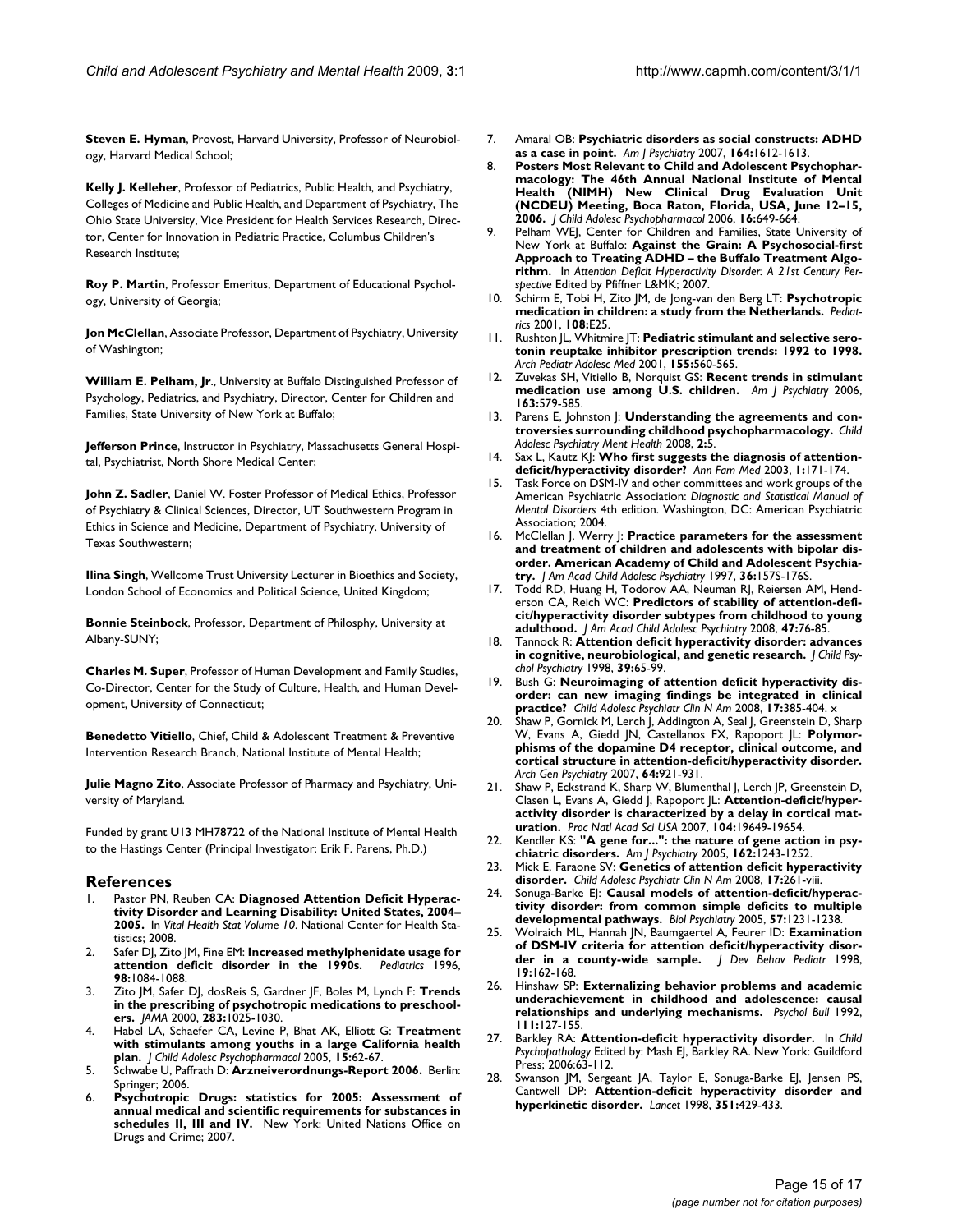- 29. Pelham WE, Foster EM, Robb JA: **[The economic impact of atten](http://www.ncbi.nlm.nih.gov/entrez/query.fcgi?cmd=Retrieve&db=PubMed&dopt=Abstract&list_uids=17556402)[tion-deficit/hyperactivity disorder in children and adoles](http://www.ncbi.nlm.nih.gov/entrez/query.fcgi?cmd=Retrieve&db=PubMed&dopt=Abstract&list_uids=17556402)[cents.](http://www.ncbi.nlm.nih.gov/entrez/query.fcgi?cmd=Retrieve&db=PubMed&dopt=Abstract&list_uids=17556402)** *J Pediatr Psychol* 2007, **32:**711-727.
- 30. Polanczyk G, de Lima MS, Horta BL, Biederman J, Rohde LA: **[The](http://www.ncbi.nlm.nih.gov/entrez/query.fcgi?cmd=Retrieve&db=PubMed&dopt=Abstract&list_uids=17541055) [worldwide prevalence of ADHD: a systematic review and](http://www.ncbi.nlm.nih.gov/entrez/query.fcgi?cmd=Retrieve&db=PubMed&dopt=Abstract&list_uids=17541055) [metaregression analysis.](http://www.ncbi.nlm.nih.gov/entrez/query.fcgi?cmd=Retrieve&db=PubMed&dopt=Abstract&list_uids=17541055)** *Am J Psychiatry* 2007, **164:**942-948.
- 31. Santosh PJ, Taylor E, Swanson J, Wigal T, Chuang S, Davies M, Greenhill L, Newcorn J, Arnold LE, Jensen P, Vitiello B, Elliott G, Hinshaw S, Hechtman L, Abikoff H, Pelham W, Hoza B, Molina B, Wells K, Epstein J, Posner M: **Refining the diagnoses of inattention and overactivity syndromes: A reanalysis of the Multimodal Treatment study of attention deficit hyperactivity disorder (ADHD) based on ICD-10 criteria for hyperkinetic disorder.** *Clinical Neuroscience Research* 2005, **5:**307-314.
- 32. Zito JM, Safer DJ, craig TJ: **Pharmacoepidemiology of childhood disorders.** In *pharmacoepidemiology and therapeutic risk management* Edited by: Hartzema AG, Tilson HH, Chan KA. Cincinnati: Harvey Whitney Books; 2008:817-854.
- 33. Cox ER, Motheral BR, Henderson RR, Mager D: **[Geographic varia](http://www.ncbi.nlm.nih.gov/entrez/query.fcgi?cmd=Retrieve&db=PubMed&dopt=Abstract&list_uids=12563045)[tion in the prevalence of stimulant medication use among](http://www.ncbi.nlm.nih.gov/entrez/query.fcgi?cmd=Retrieve&db=PubMed&dopt=Abstract&list_uids=12563045) children 5 to 14 years old: results from a commercially [insured US sample.](http://www.ncbi.nlm.nih.gov/entrez/query.fcgi?cmd=Retrieve&db=PubMed&dopt=Abstract&list_uids=12563045)** *Pediatrics* 2003, **111:**237-243.
- <span id="page-15-0"></span>34. **[Mental health in the United States. Prevalence of diagnosis](http://www.ncbi.nlm.nih.gov/entrez/query.fcgi?cmd=Retrieve&db=PubMed&dopt=Abstract&list_uids=16138075) [and medication treatment for attention-deficit/hyperactivity](http://www.ncbi.nlm.nih.gov/entrez/query.fcgi?cmd=Retrieve&db=PubMed&dopt=Abstract&list_uids=16138075) [disorder – United States, 2003.](http://www.ncbi.nlm.nih.gov/entrez/query.fcgi?cmd=Retrieve&db=PubMed&dopt=Abstract&list_uids=16138075)** *MMWR Morb Mortal Wkly Rep* 2005, **54:**842-847.
- 35. Rappley MD, Gardiner JC, Jetton JR, Houang RT: **[The use of meth](http://www.ncbi.nlm.nih.gov/entrez/query.fcgi?cmd=Retrieve&db=PubMed&dopt=Abstract&list_uids=7767425)[ylphenidate in Michigan.](http://www.ncbi.nlm.nih.gov/entrez/query.fcgi?cmd=Retrieve&db=PubMed&dopt=Abstract&list_uids=7767425)** *Arch Pediatr Adolesc Med* 1995, **149:**675-679.
- 36. Ashton CM, Petersen NJ, Souchek J, Menke TJ, Yu HJ, Pietz K, Eigenbrodt ML, Barbour G, Kizer KW, Wray NP: **[Geographic variations](http://www.ncbi.nlm.nih.gov/entrez/query.fcgi?cmd=Retrieve&db=PubMed&dopt=Abstract&list_uids=9878643) [in utilization rates in Veterans Affairs hospitals and clinics.](http://www.ncbi.nlm.nih.gov/entrez/query.fcgi?cmd=Retrieve&db=PubMed&dopt=Abstract&list_uids=9878643)** *N Engl J Med* 1999, **340:**32-39.
- 37. Wennberg JE, Fisher ES, Skinner JS: **[Geography and the debate](http://www.ncbi.nlm.nih.gov/entrez/query.fcgi?cmd=Retrieve&db=PubMed&dopt=Abstract&list_uids=12703563) [over Medicare reform.](http://www.ncbi.nlm.nih.gov/entrez/query.fcgi?cmd=Retrieve&db=PubMed&dopt=Abstract&list_uids=12703563)** *Health Aff (Millwood)* 2002:W96-114.
- 38. Wennberg JE, Fisher ES, Goodman DC, Skinner JS: **Tracking the Care of Patients with Severe Chronic Illness: The Dartmouth Atlas of Health Care 2008.** The Dartmouth Institute for Health Policy and Clinical Practice; 2008.
- 39. Rushton JL, Fant KE, Clark SJ: **[Use of practice guidelines in the](http://www.ncbi.nlm.nih.gov/entrez/query.fcgi?cmd=Retrieve&db=PubMed&dopt=Abstract&list_uids=15231969) [primary care of children with attention-deficit/hyperactivity](http://www.ncbi.nlm.nih.gov/entrez/query.fcgi?cmd=Retrieve&db=PubMed&dopt=Abstract&list_uids=15231969) [disorder.](http://www.ncbi.nlm.nih.gov/entrez/query.fcgi?cmd=Retrieve&db=PubMed&dopt=Abstract&list_uids=15231969)** *Pediatrics* 2004, **114:**e23-e28.
- 40. Chan E, Hopkins MR, Perrin JM, Herrerias C, Homer CJ: **[Diagnostic](http://www.ncbi.nlm.nih.gov/entrez/query.fcgi?cmd=Retrieve&db=PubMed&dopt=Abstract&list_uids=16026184) [practices for attention deficit hyperactivity disorder: a](http://www.ncbi.nlm.nih.gov/entrez/query.fcgi?cmd=Retrieve&db=PubMed&dopt=Abstract&list_uids=16026184) [national survey of primary care physicians.](http://www.ncbi.nlm.nih.gov/entrez/query.fcgi?cmd=Retrieve&db=PubMed&dopt=Abstract&list_uids=16026184)** *Ambul Pediatr* 2005, **5:**201-208.
- 41. McLeod JD, Fettes DL, Jensen PS, Pescosolido BA, Martin JK: **[Public](http://www.ncbi.nlm.nih.gov/entrez/query.fcgi?cmd=Retrieve&db=PubMed&dopt=Abstract&list_uids=17463342) [knowledge, beliefs, and treatment preferences concerning](http://www.ncbi.nlm.nih.gov/entrez/query.fcgi?cmd=Retrieve&db=PubMed&dopt=Abstract&list_uids=17463342) [attention-deficit hyperactivity disorder.](http://www.ncbi.nlm.nih.gov/entrez/query.fcgi?cmd=Retrieve&db=PubMed&dopt=Abstract&list_uids=17463342)** *Psychiatr Serv* 2007, **58:**626-631.
- 42. Angold A, Erkanli A, Egger HL, Costello EJ: **[Stimulant treatment](http://www.ncbi.nlm.nih.gov/entrez/query.fcgi?cmd=Retrieve&db=PubMed&dopt=Abstract&list_uids=10939226) [for children: a community perspective.](http://www.ncbi.nlm.nih.gov/entrez/query.fcgi?cmd=Retrieve&db=PubMed&dopt=Abstract&list_uids=10939226)** *J Am Acad Child Adolesc Psychiatry* 2000, **39:**975-984.
- 43. Diller LH: *Running on Ritalin: A physician reflects on children, society, and performance in a pill* New York, NY: Bantam Books; 1998.
- 44. Zito JM, Safer DJ, DosReis S, Gardner JF, Magder L, Soeken K, Boles M, Lynch F, Riddle MA: **[Psychotropic practice patterns for](http://www.ncbi.nlm.nih.gov/entrez/query.fcgi?cmd=Retrieve&db=PubMed&dopt=Abstract&list_uids=12517190) [youth: a 10-year perspective.](http://www.ncbi.nlm.nih.gov/entrez/query.fcgi?cmd=Retrieve&db=PubMed&dopt=Abstract&list_uids=12517190)** *Arch Pediatr Adolesc Med* 2003, **157:**17-25.
- 45. Lyons JS, MacIntyre JC, Lee ME, Carpinello S, Zuber MP, Fazio ML: **[Psychotropic medications prescribing patterns for children](http://www.ncbi.nlm.nih.gov/entrez/query.fcgi?cmd=Retrieve&db=PubMed&dopt=Abstract&list_uids=15206636) and adolescents in New York's public mental health system.** *Community Ment Health J* 2004, **40:**101-118.
- 46. Froehlich TE, Lanphear BP, Epstein JN, Barbaresi WJ, Katusic SK, Kahn RS: **[Prevalence, recognition, and treatment of atten](http://www.ncbi.nlm.nih.gov/entrez/query.fcgi?cmd=Retrieve&db=PubMed&dopt=Abstract&list_uids=17768285)[tion-deficit/hyperactivity disorder in a national sample of US](http://www.ncbi.nlm.nih.gov/entrez/query.fcgi?cmd=Retrieve&db=PubMed&dopt=Abstract&list_uids=17768285) [children.](http://www.ncbi.nlm.nih.gov/entrez/query.fcgi?cmd=Retrieve&db=PubMed&dopt=Abstract&list_uids=17768285)** *Arch Pediatr Adolesc Med* 2007, **161:**857-864.
- 47. dosReis S, Zito JM, Safer DJ, Soeken KL: **[Mental health services for](http://www.ncbi.nlm.nih.gov/entrez/query.fcgi?cmd=Retrieve&db=PubMed&dopt=Abstract&list_uids=11441737) [youths in foster care and disabled youths.](http://www.ncbi.nlm.nih.gov/entrez/query.fcgi?cmd=Retrieve&db=PubMed&dopt=Abstract&list_uids=11441737)** *Am J Public Health* 2001, **91:**1094-1099.
- 48. Conrad P: *The Medicalization of Society: On the Transformation of Human Conditions Into Treatable Disorders* Baltimore: Johns Hopkins University Press; 2007.
- 49. Carey WB, McDevitt SC: *Coping With Children's Temperament: A Guide for Professionals* New York: Basic Books; 1995.
- 50. Carey WB: **Is ADHD a Valid Disorder?** In *Attention-Deficit/Hyperactivity Disorder. State of the Science. Best Practices* Edited by: Jensen PS, Cooper JR. Kingston: Civic Research Institute; 2002.
- 51. Parens E: **[Authenticity and ambivalence: toward understand](http://www.ncbi.nlm.nih.gov/entrez/query.fcgi?cmd=Retrieve&db=PubMed&dopt=Abstract&list_uids=16092400)[ing the enhancement debate.](http://www.ncbi.nlm.nih.gov/entrez/query.fcgi?cmd=Retrieve&db=PubMed&dopt=Abstract&list_uids=16092400)** *Hastings Cent Rep* 2005, **35:**34-41.
- 52. Moffitt TE, Melchior M: **[Why does the worldwide prevalence of](http://www.ncbi.nlm.nih.gov/entrez/query.fcgi?cmd=Retrieve&db=PubMed&dopt=Abstract&list_uids=17541041) [childhood attention deficit hyperactivity disorder matter?](http://www.ncbi.nlm.nih.gov/entrez/query.fcgi?cmd=Retrieve&db=PubMed&dopt=Abstract&list_uids=17541041)** *Am J Psychiatry* 2007, **164:**856-858.
- 53. Polanczyk G, Rohde LA: **[Drs. Polanczyk and Rohde reply \[to](http://www.ncbi.nlm.nih.gov/entrez/query.fcgi?cmd=Retrieve&db=PubMed&dopt=Abstract&list_uids=17898357) [Amaral\].](http://www.ncbi.nlm.nih.gov/entrez/query.fcgi?cmd=Retrieve&db=PubMed&dopt=Abstract&list_uids=17898357)** *American Journal of Psychiatry* 2007, **164:**1612-1613.
- 54. DuPaul GJ, Rutherford LE, Hosterman SJ: **Attention-Deficit/ Hyperactivity Disorder.** In *evidence-based interventions for students with learning and behavioral challenges* Edited by: Morris RJ, Mather N. New York: Routledge; 2008:33-58.
- 55. **[A 14-month randomized clinical trial of treatment strategies](http://www.ncbi.nlm.nih.gov/entrez/query.fcgi?cmd=Retrieve&db=PubMed&dopt=Abstract&list_uids=10591283) [for attention-deficit/hyperactivity disorder. The MTA Coop](http://www.ncbi.nlm.nih.gov/entrez/query.fcgi?cmd=Retrieve&db=PubMed&dopt=Abstract&list_uids=10591283)erative Group. Multimodal Treatment Study of Children [with ADHD.](http://www.ncbi.nlm.nih.gov/entrez/query.fcgi?cmd=Retrieve&db=PubMed&dopt=Abstract&list_uids=10591283)** *Arch Gen Psychiatry* 1999, **56:**1073-1086.
- 56. **[Clinical practice guideline: treatment of the school-aged](http://www.ncbi.nlm.nih.gov/entrez/query.fcgi?cmd=Retrieve&db=PubMed&dopt=Abstract&list_uids=11581465) [child with attention-deficit/hyperactivity disorder.](http://www.ncbi.nlm.nih.gov/entrez/query.fcgi?cmd=Retrieve&db=PubMed&dopt=Abstract&list_uids=11581465)** *Pediatrics* 2001, **108:**1033-1044.
- 57. Pliszka S: **[Practice parameter for the assessment and treat](http://www.ncbi.nlm.nih.gov/entrez/query.fcgi?cmd=Retrieve&db=PubMed&dopt=Abstract&list_uids=17581453)[ment of children and adolescents with attention-deficit/](http://www.ncbi.nlm.nih.gov/entrez/query.fcgi?cmd=Retrieve&db=PubMed&dopt=Abstract&list_uids=17581453) [hyperactivity disorder.](http://www.ncbi.nlm.nih.gov/entrez/query.fcgi?cmd=Retrieve&db=PubMed&dopt=Abstract&list_uids=17581453)** *J Am Acad Child Adolesc Psychiatry* 2007, **46:**894-921.
- 58. Carey WB: **[What the multimodal treatment study of children](http://www.ncbi.nlm.nih.gov/entrez/query.fcgi?cmd=Retrieve&db=PubMed&dopt=Abstract&list_uids=10742336) [with attention deficit/hyperactivity disorder did and did not](http://www.ncbi.nlm.nih.gov/entrez/query.fcgi?cmd=Retrieve&db=PubMed&dopt=Abstract&list_uids=10742336) say about the use of methylphenidate for attention deficits.** *Pediatrics* 2000, **105:**863-864.
- 59. National Institute of Mental Health: **Collaborative Study Finds Effective Treatments for Attention-Deficit/Hyperactivity Disorder.** *Press Release* 1999.
- Jensen PS, Arnold LE, Swanson JM, Vitiello B, Abikoff HB, Greenhill LL, Hechtman L, Hinshaw SP, Pelham WE, Wells KC, Conners CK, Elliott GR, Epstein JN, Hoza B, March JS, Molina BS, Newcorn JH, Severe JB, Wigal T, Gibbons RD, Hur K: **[3-year follow-up of the](http://www.ncbi.nlm.nih.gov/entrez/query.fcgi?cmd=Retrieve&db=PubMed&dopt=Abstract&list_uids=17667478) [NIMH MTA study.](http://www.ncbi.nlm.nih.gov/entrez/query.fcgi?cmd=Retrieve&db=PubMed&dopt=Abstract&list_uids=17667478)** *J Am Acad Child Adolesc Psychiatry* 2007, **46:**989-1002.
- Fabiano GA, Pelham WE, Gnagy EM, Burrows-MacLean L, Coles EK, Chacko A, *et al.*: **The single and combined effects of multiple intensities of behavior modification and multiple intensities of methylphenidate in a classroom setting.** *School Psychology Review* 2007, **36:**195-216.
- 62. Pelham WE, Burrows-Maclean L, Gnagy EM, Fabiano GA, Coles EK, Tresco KE, Chacko A, Wymbs BT, Wienke AL, Walker KS, Hoffman MT: **[Transdermal methylphenidate, behavioral, and com](http://www.ncbi.nlm.nih.gov/entrez/query.fcgi?cmd=Retrieve&db=PubMed&dopt=Abstract&list_uids=15943544)[bined treatment for children with ADHD.](http://www.ncbi.nlm.nih.gov/entrez/query.fcgi?cmd=Retrieve&db=PubMed&dopt=Abstract&list_uids=15943544)** *Exp Clin Psychopharmacol* 2005, **13:**111-126.
- 63. Jensen PS, Hinshaw SP, Swanson JM, Greenhill LL, Conners CK, Arnold LE, Abikoff HB, Elliott G, Hechtman L, Hoza B, March JS, Newcorn JH, Severe JB, Vitiello B, Wells K, Wigal T: **[Findings from the](http://www.ncbi.nlm.nih.gov/entrez/query.fcgi?cmd=Retrieve&db=PubMed&dopt=Abstract&list_uids=11265923) [NIMH Multimodal Treatment Study of ADHD \(MTA\): impli](http://www.ncbi.nlm.nih.gov/entrez/query.fcgi?cmd=Retrieve&db=PubMed&dopt=Abstract&list_uids=11265923)[cations and applications for primary care providers.](http://www.ncbi.nlm.nih.gov/entrez/query.fcgi?cmd=Retrieve&db=PubMed&dopt=Abstract&list_uids=11265923)** *J Dev Behav Pediatr* 2001, **22:**60-73.
- 64. Loe IM, Feldman HM: **[Academic and educational outcomes of](http://www.ncbi.nlm.nih.gov/entrez/query.fcgi?cmd=Retrieve&db=PubMed&dopt=Abstract&list_uids=17569716) [children with ADHD.](http://www.ncbi.nlm.nih.gov/entrez/query.fcgi?cmd=Retrieve&db=PubMed&dopt=Abstract&list_uids=17569716)** *J Pediatr Psychol* 2007, **32:**643-654.
- 65. Pelham WE, Fabiano GA, State University of New York at Buffalo: **Evidence-based psychosocial treatment for attention-deficit/ hyperactivity disorder: An update.** *Journal of Clinical Child and Adolescent Psychology* 2007.
- 66. **[National Institute of Mental Health Multimodal Treatment](http://www.ncbi.nlm.nih.gov/entrez/query.fcgi?cmd=Retrieve&db=PubMed&dopt=Abstract&list_uids=15060225) [Study of ADHD follow-up: changes in effectiveness and](http://www.ncbi.nlm.nih.gov/entrez/query.fcgi?cmd=Retrieve&db=PubMed&dopt=Abstract&list_uids=15060225) growth after the end of treatment.** Pediatrics 2004. [growth after the end of treatment.](http://www.ncbi.nlm.nih.gov/entrez/query.fcgi?cmd=Retrieve&db=PubMed&dopt=Abstract&list_uids=15060225) **113:**762-769.
- 67. Swanson J, Greenhill L, Wigal T, Kollins S, Stehli A, Davies M, Chuang S, Vitiello B, Skrobala A, Posner K, Abikoff H, Oatis M, McCracken J, McGough J, Riddle M, Ghuman J, Cunningham C, Wigal S: **[Stimulant](http://www.ncbi.nlm.nih.gov/entrez/query.fcgi?cmd=Retrieve&db=PubMed&dopt=Abstract&list_uids=17023868)[related reductions of growth rates in the PATS.](http://www.ncbi.nlm.nih.gov/entrez/query.fcgi?cmd=Retrieve&db=PubMed&dopt=Abstract&list_uids=17023868)** *J Am Acad Child Adolesc Psychiatry* 2006, **45:**1304-1313.
- 68. Swanson JM, Elliott GR, Greenhill LL, Wigal T, Arnold LE, Vitiello B, Hechtman L, Epstein JN, Pelham WE, Abikoff HB, Newcorn JH, Molina BS, Hinshaw SP, Wells KC, Hoza B, Jensen PS, Gibbons RD, Hur K, Stehli A, Davies M, March JS, Conners CK, Caron M, Volkow ND: **[Effects of stimulant medication on growth rates across](http://www.ncbi.nlm.nih.gov/entrez/query.fcgi?cmd=Retrieve&db=PubMed&dopt=Abstract&list_uids=17667480) [3 years in the MTA follow-up.](http://www.ncbi.nlm.nih.gov/entrez/query.fcgi?cmd=Retrieve&db=PubMed&dopt=Abstract&list_uids=17667480)** *J Am Acad Child Adolesc Psychiatry* 2007, **46:**1015-1027.